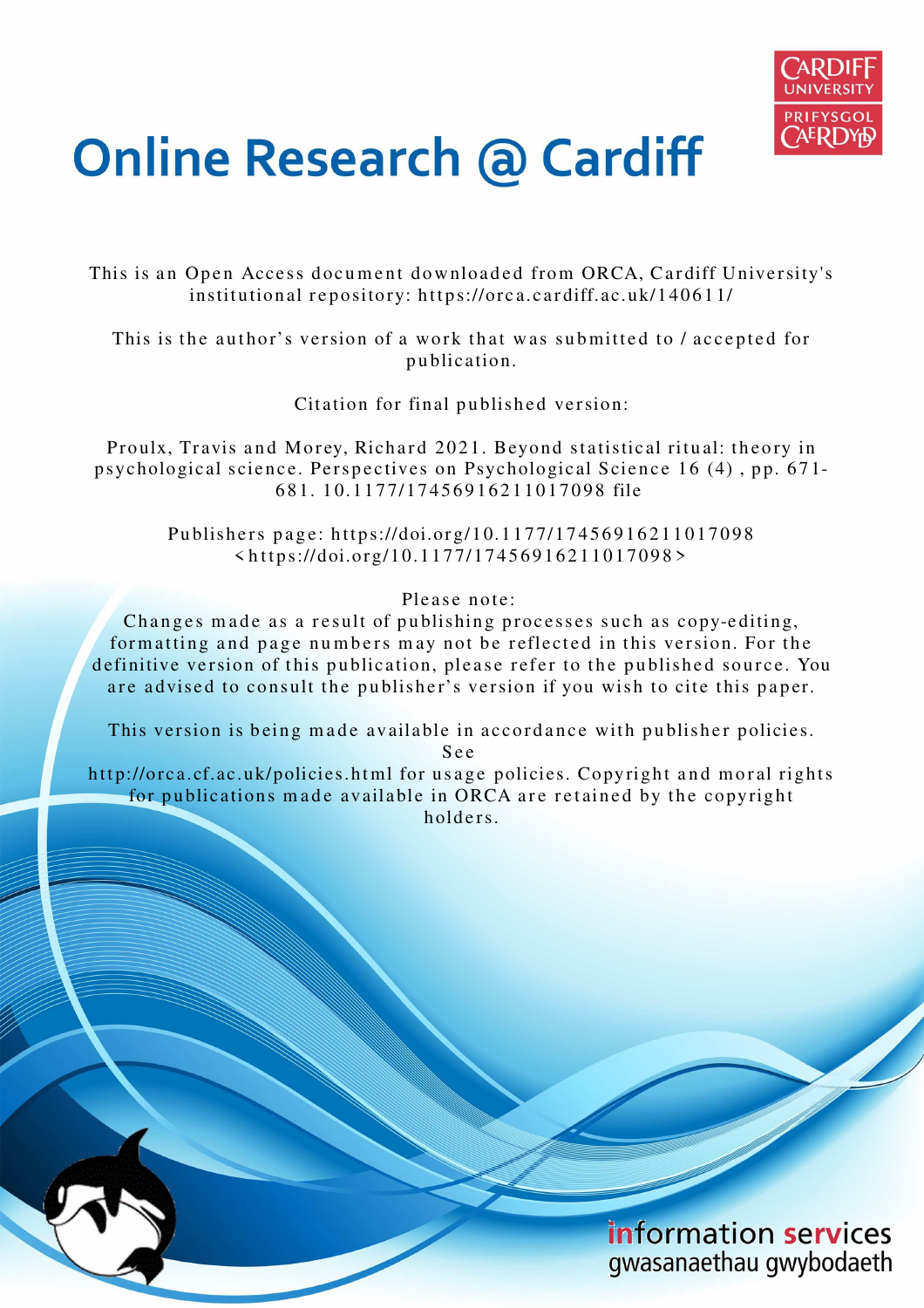Beyond Statistical Ritual: Theory in Psychological Science

Travis Proulx

Cardiff University

Richard Morey

Cardiff University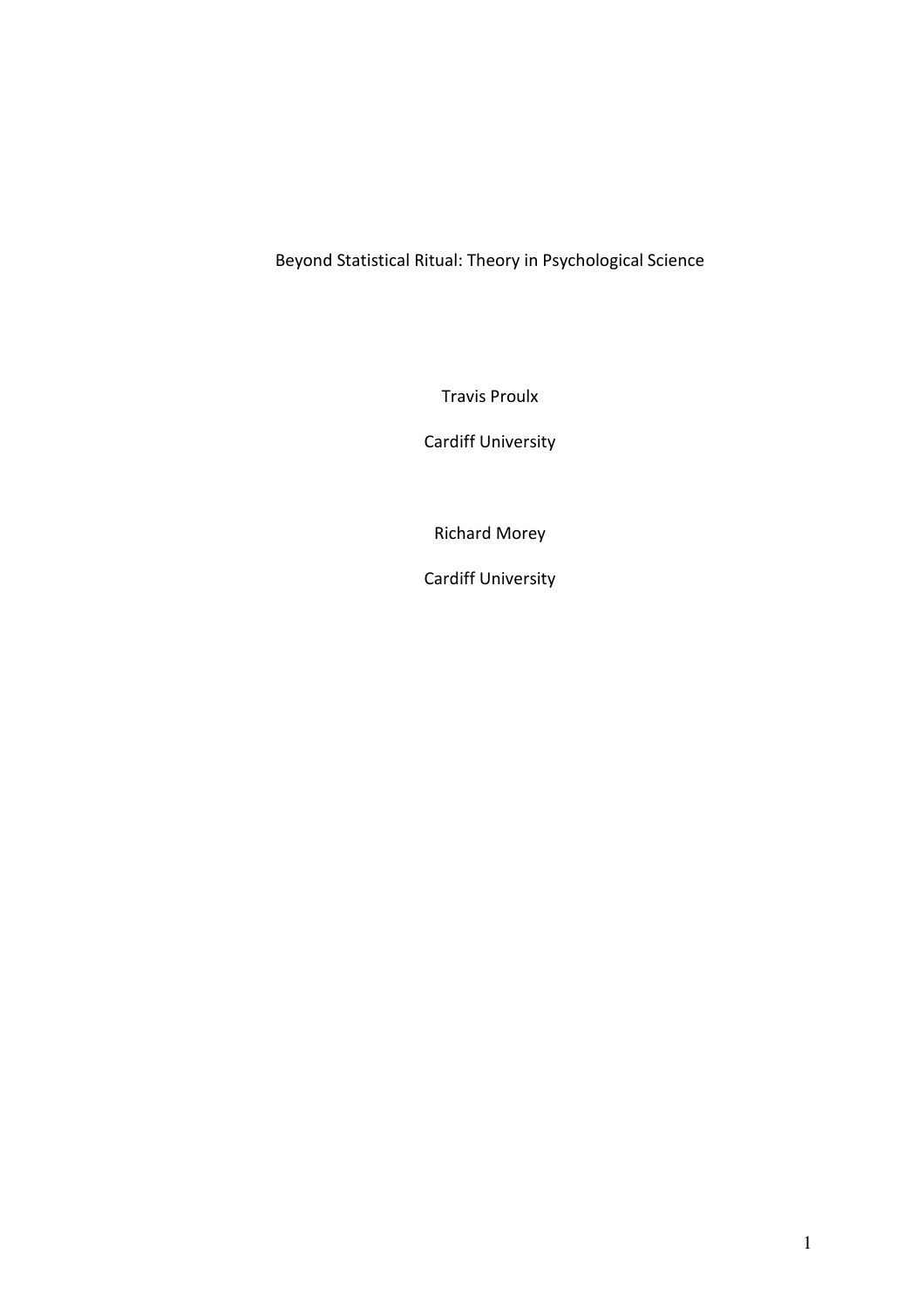#### **Abstract**

Over 40 years ago, Paul Meehl (1978) published a seminal critique of the state of theorizing in psychological science. According to Meehl, the quality of theories had diminished in the preceding decades, with statistical methods standing in for theoretical rigor. In this introduction to the special issue 'Theory in Psychological Science', we will apply Meehl's account to contemporary psychological science. We will go on to suggest that by the time of Meehl's writing, psychology found itself in the midst of a crisis that is typical of maturing sciences, where the theories that had been guiding research were gradually cast into doubt. Psychologists were faced with the same general choice when worldviews fail: face reality and pursue knowledge in the absence of certainty, or shift emphasis toward sources of synthetic certainty. We will suggest that psychologists have too often chosen the latter option, substituting synthetic certainties for theory-guided research, in much the same manner as Scholastic scholars centuries ago. Drawing from our contributors, we will go on to make recommendations for how psychological science may fully reengage with theory-based science.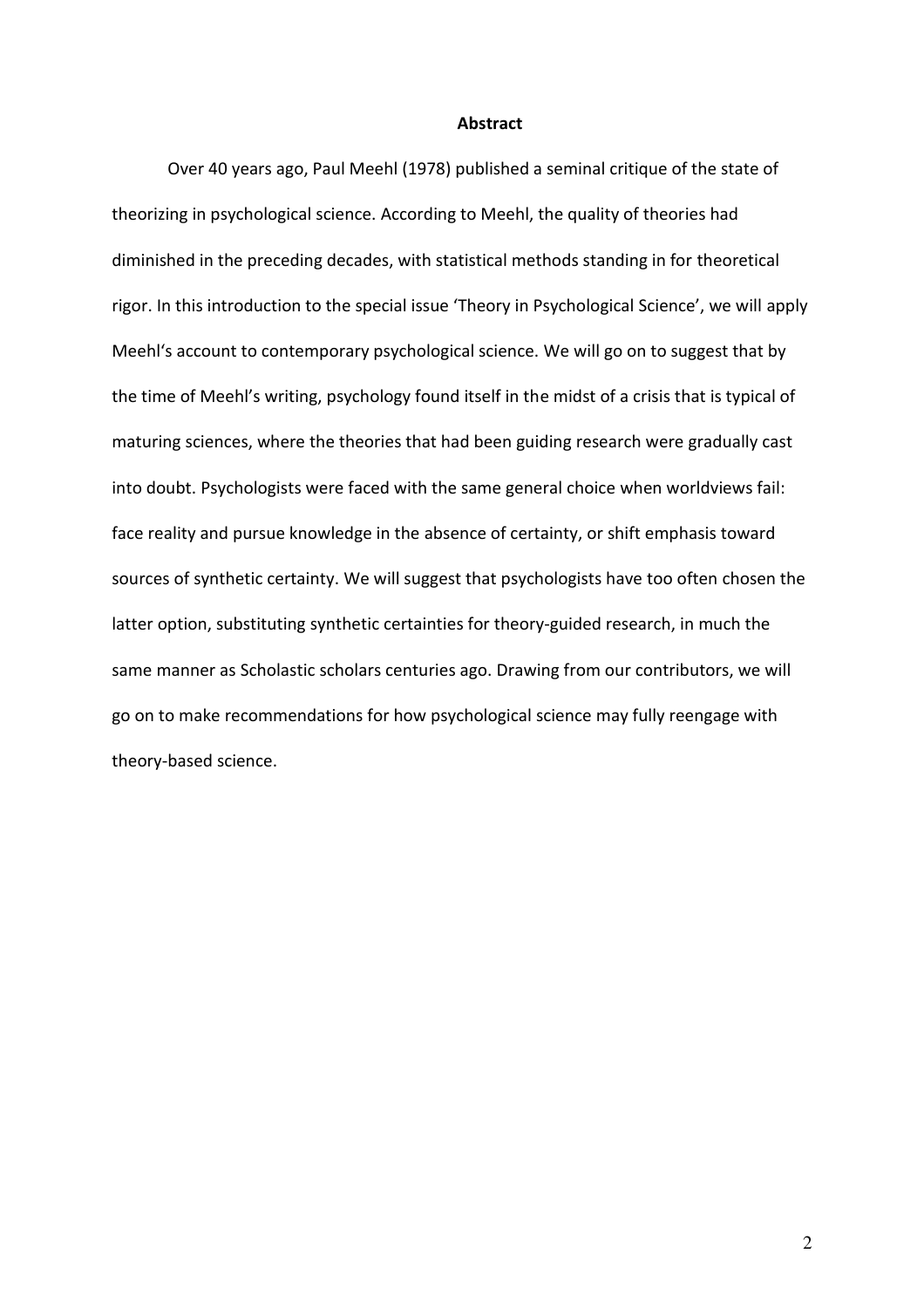With 'Theory in Psychological Science', we present a special issue that surveys the state of theorizing in the decades since Paul Meehl's (1978) seminal critique. By Meehl's reckoning, the quality of theorizing had diminished substantially in the preceding decades, with statistical methods standing in for theoretical rigor. In the estimation of our contributors, this trajectory has continued over the subsequent decades, with the predicted consequences and renewed calls for reform. Over the course of this introduction to the special issue, we will outline Meehl's account as it is relevant to contemporary psychological science. We will suggest that the trends identified by Meehl and our contributors began with a crisis of confidence faced by all developing sciences, where serious doubts emerge about the theories that direct scientific inquiry (Kuhn, 1962/2012; Lakatos, 1970).

As with any other science, psychological theories are worldviews, imparting the values that determine the *important* phenomena for scientific communities to explore and understand, along with methodological tools developed for this purpose (Kuhn, 1962/2012). Over time, novel or existing tools begin to turn up phenomena that cannot be accounted for by existing theory, or observations that directly contradict these worldviews. As theories run their course, the complexity of observed phenomena begins to outpace the capacity of tools to disentangle their causal pathways. By the time of Meehl's writing, these trends were well underway, making scientific gains more difficult to determine and motivating efforts to identify progress elsewhere within statistical methods. Over the past decade, these trends may have accelerated as a purported replication crisis shook many subdisciplines of psychological science.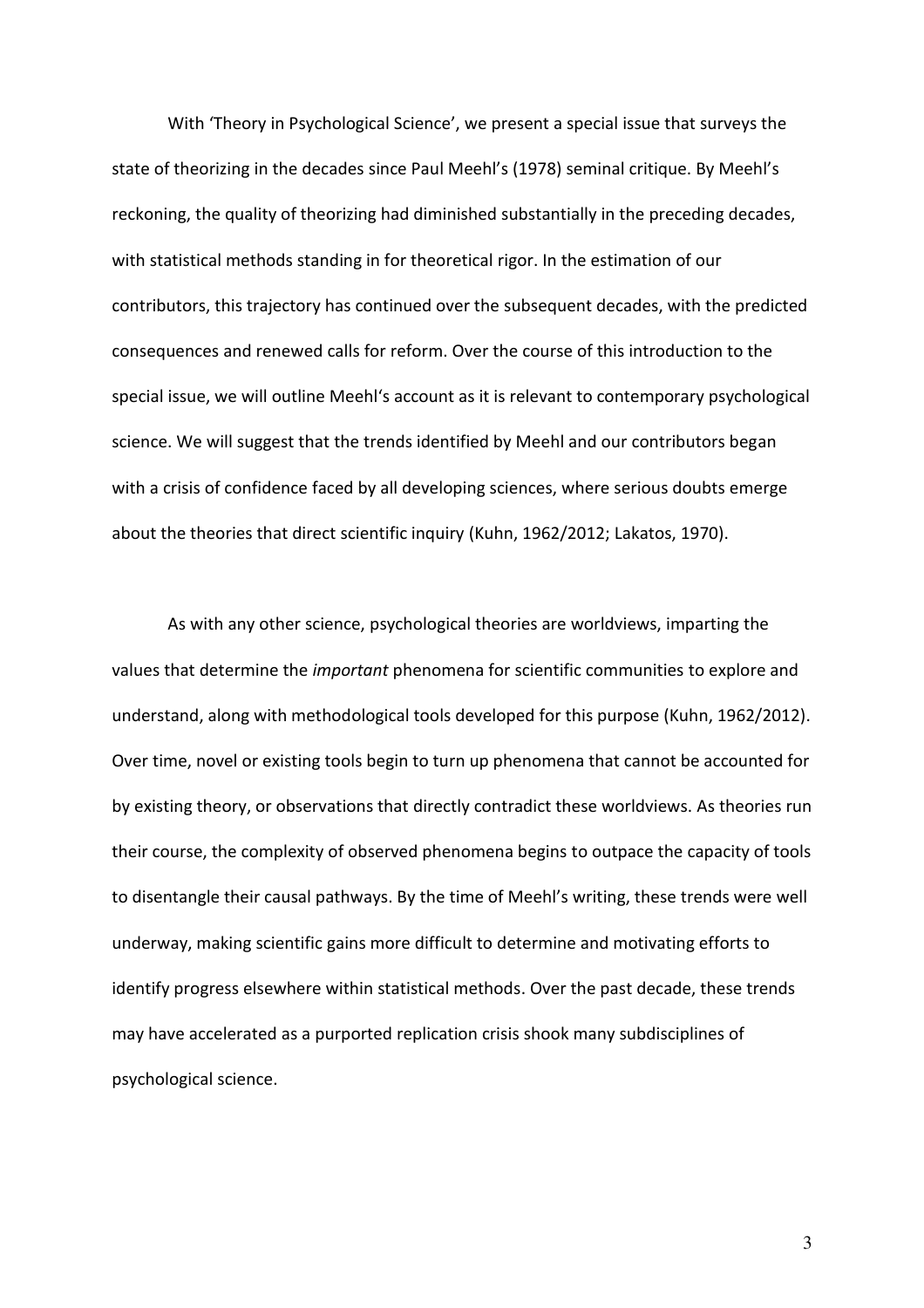The cumulative effect of these worldview violations is *anxiety* among scientists. It is the same anxiety felt by anyone encountering an *existential* crisis, whereby the theories guiding our actions are gradually (or suddenly) undermined. Individuals, societies and sciences all face the same choice in response to this anxiety: acknowledge a shifting reality and pursue knowledge in the absence of certainty; or turn away from uncertain realities and toward sources of synthetic certainty. Centuries ago, Western academics chose the latter option. Combining religious dogma and dialectical logic, Scholasticism side-tracked Western scholarship for centuries following the upheavals of the Dark Ages, before the Enlightenment's re-emphasis on theory-guided empirical observation. Faced with its own crises and complexities, we will argue that significant strains of psychological science have recapitulated the deemphasizing of practical theory in favor of synthetic certainties. This retreat replaces messy realities with statistical determinations of what is "real". It replaces uncertainty-laden observations with rituals that can be registered with authorities for maximum certainty – or, rather, the *feeling* of certainty. It is in this context that we draw on our remarkable array of contributors for their assessments and recommendations on how psychological science may fully reengage with theory-based science, moving past its partial retreat into methodological dogmatism.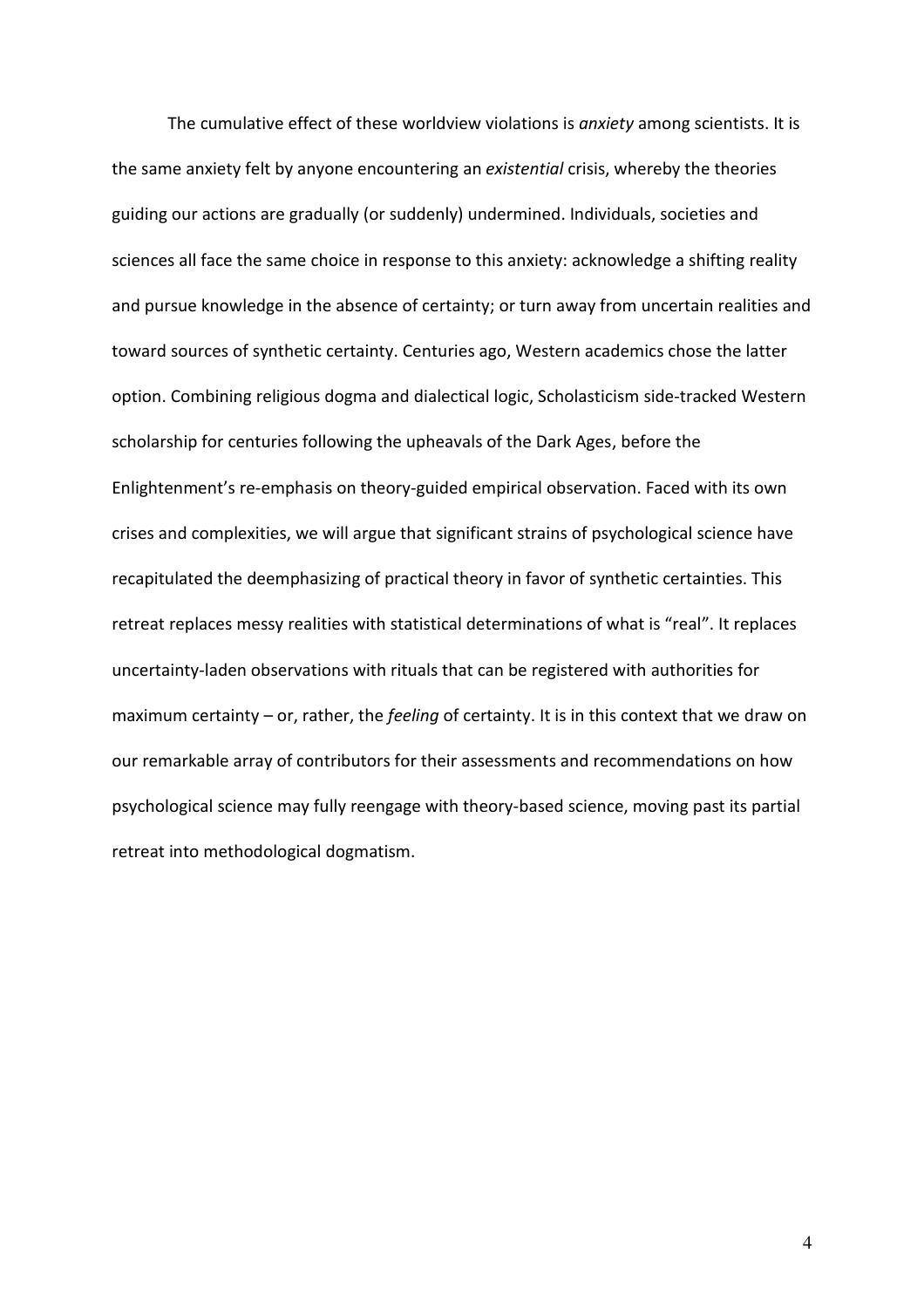## **Meehl and the decline of psychological theorizing**

 At the outset, it is important to acknowledge the varieties of psychological sciences; it may be more useful to call psychology many sciences, not one. The perspective taken here will be applicable in different degrees to different research programmes. The psychophysicist may find Meehl's depiction of psychology unrecognisable; the cognitive psychologist may find it true to a point. To the extent that these issues are cultural, however, and to the extent that "psychologists" form a loose group in our scientific culture, we believe that psychologists of many stripes will find something familiar in it.

Moreover, it is not our intent to paint a totalisingly bleak picture of theory in psychological science, especially given that broad fields or sub-disciplines that can still be characterized as bastions of theory-directed research . For example, developmental psychology is historically grounded in broad theories of cognitive (Piaget, 1964), social (Vygotsky, 1967), moral (Kohlberg & Hersh, 1977) and identity (Erikson, 1994) development, with rich explanatory accounts of executive function (Zelazo & Müller, 2011) and theory of mind (Gopnik & Wellman, 1992) guiding research programs that range from language development (Sodian, Kristen‐Antonow & Kloo, 2020; Gooch et al., 2016) to the causes of autism (Baron-Cohen, 2000; Tager-Flusberg, 2007). Within social psychology, foundational theories like cognitive dissonance continue to be applied to a range of phenomena (e.g., ideological adherence, Jost, Pelham, Sheldon & Sullivan, 2003; fluency and affect, Winkielman & Cacioppo, 2001), bridging into adjoining fields like social neuroscience that offer deeper explanations (e.g., Harmon-Jones, Amodio & Harmon-Jones, 2009). In applied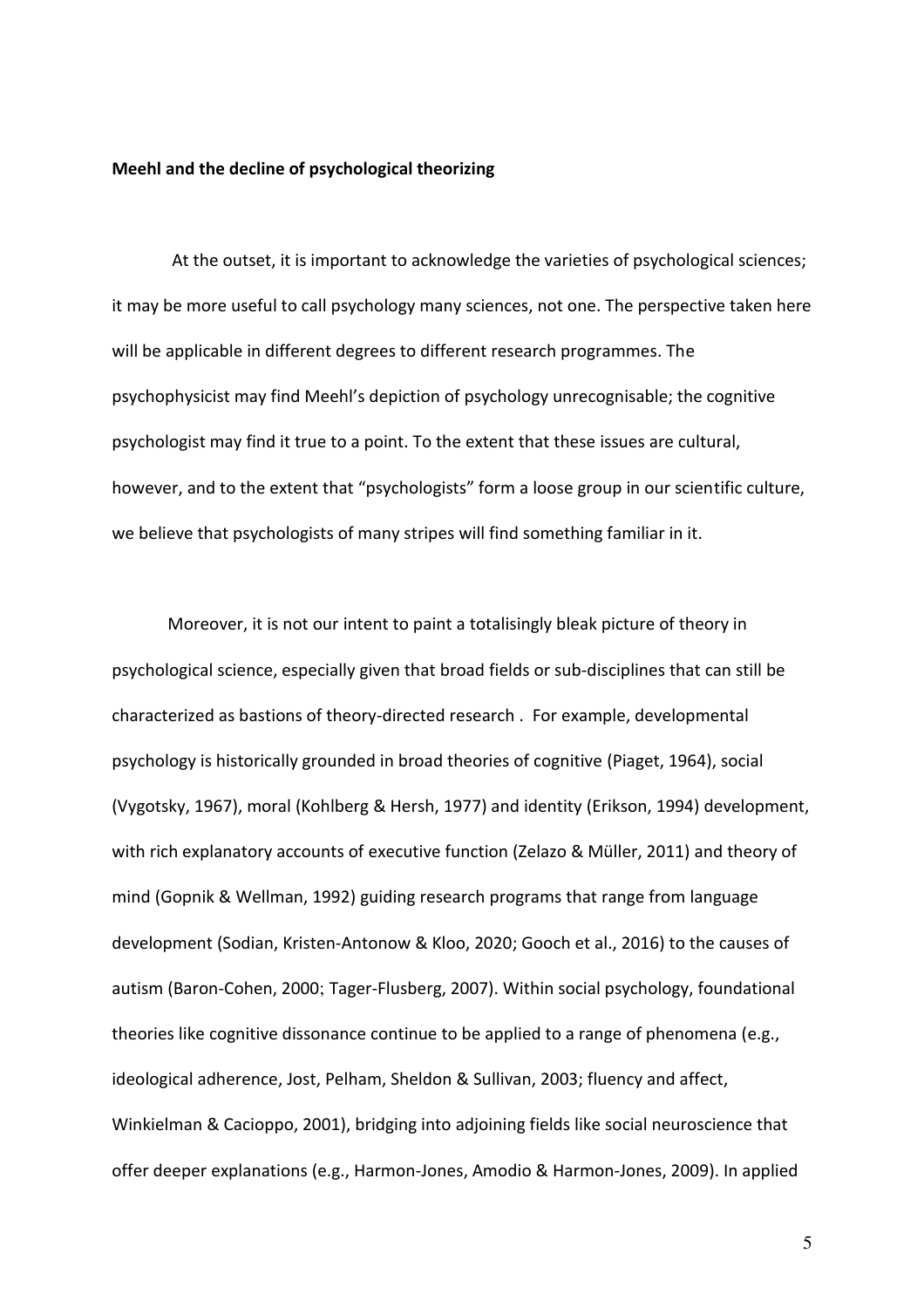disciplines, neurobiological and pharmacological theories have revolutionized the diagnosis and treatment of depression and anxiety (Young & Craske, 2018). And we have no doubt that psychological societies reading this special issue can generate myriad examples of good theory practice which are often formally acknowledged – for example, the Wegner Theoretical Innovation Prize (Society for Personality and Social Psychology, n.d.). There are also numerous positive examples discussed by our contributors as exemplary guides for scientific action.

Nevertheless, the picture painted by Meehl over 40 years ago (Meehl, 1978), was a bleak one, and we believe this portrait depicts much of the modern psychological landscape. By his account, much of our science had entered a holding pattern, where the broad, generative perspectives of the previous century had given way to "theories" that were little more than tautological descriptions of effects (i.e., "pseudo-theories", Fiedler, 2004) . For example, a decades-long proliferation of experiments demonstrated that threats to the self evoke efforts to defend the self; these findings stood in support for ego-defense theories, from which we derive the hypothesis that when the self is threatened, people will defend it. While Gestalt Theory or Behaviorist principles could be applied to a multitude of human capacities, Meehl bemoans the "Rubber Band Theory" of intimacy (ones draws closer as another pulls away) and a multitude of other empty metaphorical descriptors applied only to the very effects they purported to 'explain'. In spite of  $-$  or because of  $-$  the growing complexities that made progress more difficult to assess, entire fields of psychological science began to seek statistical advances with a rapidly-expanding library of behavioral effects supported by null hypothesis significance tests (NHST). At best, this focus on NHST was orthogonal to scientific progress; at worst, it was accelerating the trends that appeared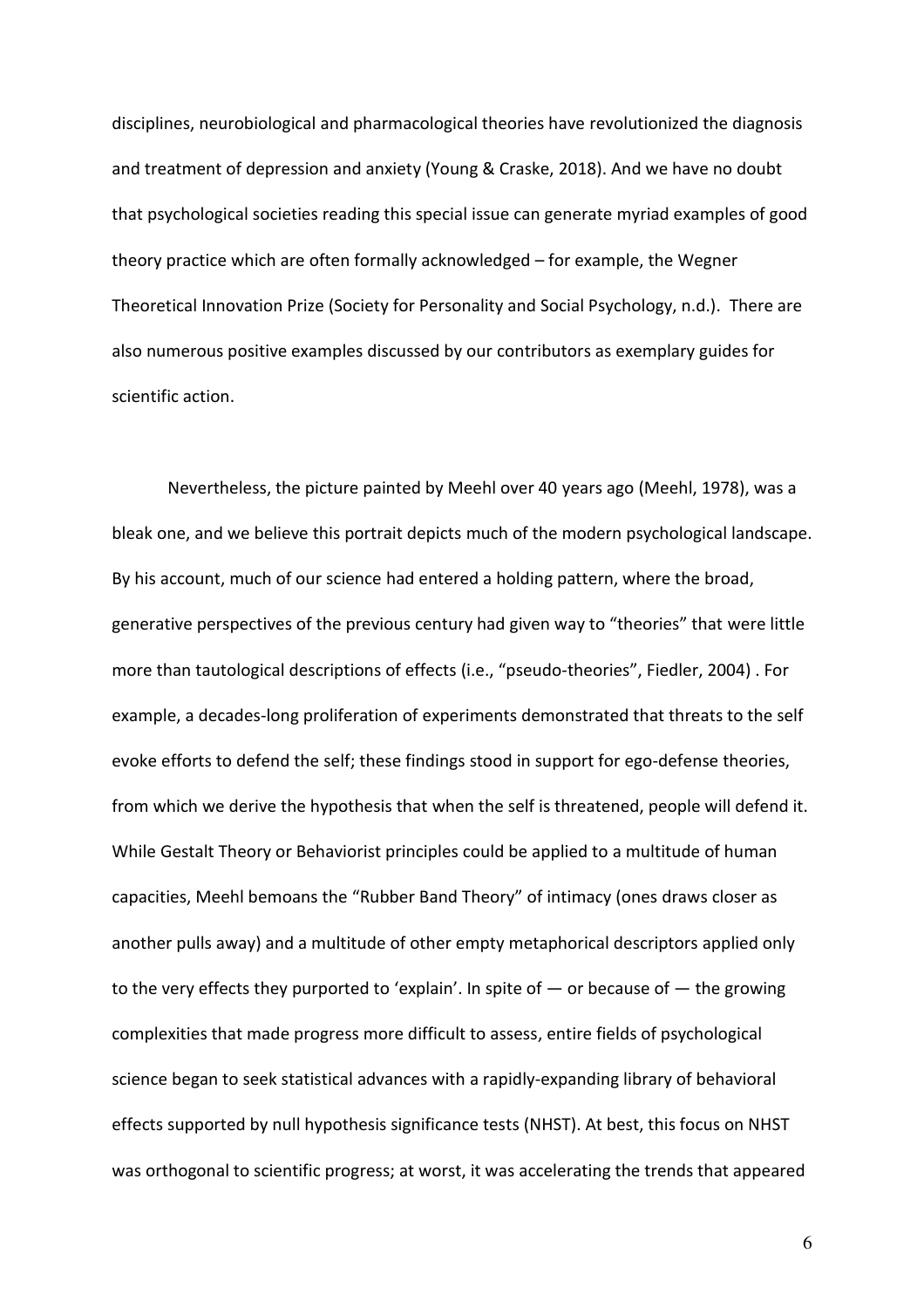to place much of psychology's best days behind it. If psychology had become the 'sick man' of the mature sciences, Meehl's proposed treatment began with a frank diagnosis of what made psychological science a unique challenge at the outset, and recommendations for statistical approaches that were better suited to a renewed focus on broad theoretical frameworks.

In the intervening decades, elements of Meehl's critique have been applied (Gigerenzer, 1998) and reapplied (Muthukrishna & Henrich, 2019) to a science that remains characterized by the identification of *effects* (van Rooij & Baggio, this issue). Often, the relative importance of these effects is determined by their purported 'effect size' (Broers, this issue ) and their supposed robustness in the face of NHST conventions (Robinaugh et al., this issue), rather than from within the context of explanatory theoretical paradigms (Navarro, this issue). Nearly a decade ago, this approach manifested as broad failures of reproducibility (Szollosi & Donkin, this issue); as it turned out, a science that measures progress as the accumulation of significant effects incentivized scientists to report larger and more significant effects by the conventions of NHST (Simmons, Nelson & Simonsohn, 2011). The subsequent failure of other scientists to reproduce these effect sizes – or many of these effects – *might have* highlighted some broader and deeper implications for the manner in which we had been construing scientific progress. Ongoing objections to the effects-focused nature of our science *might have been* incorporated into the main thrust of the subsequent reform movement. Instead, these failures in scientific research methods have been diagnosed by a new generation of statistical methodologists who have judged it to be a 'crisis of replication' (Maxwell, Lau & Howard, 2015). Rather than turning to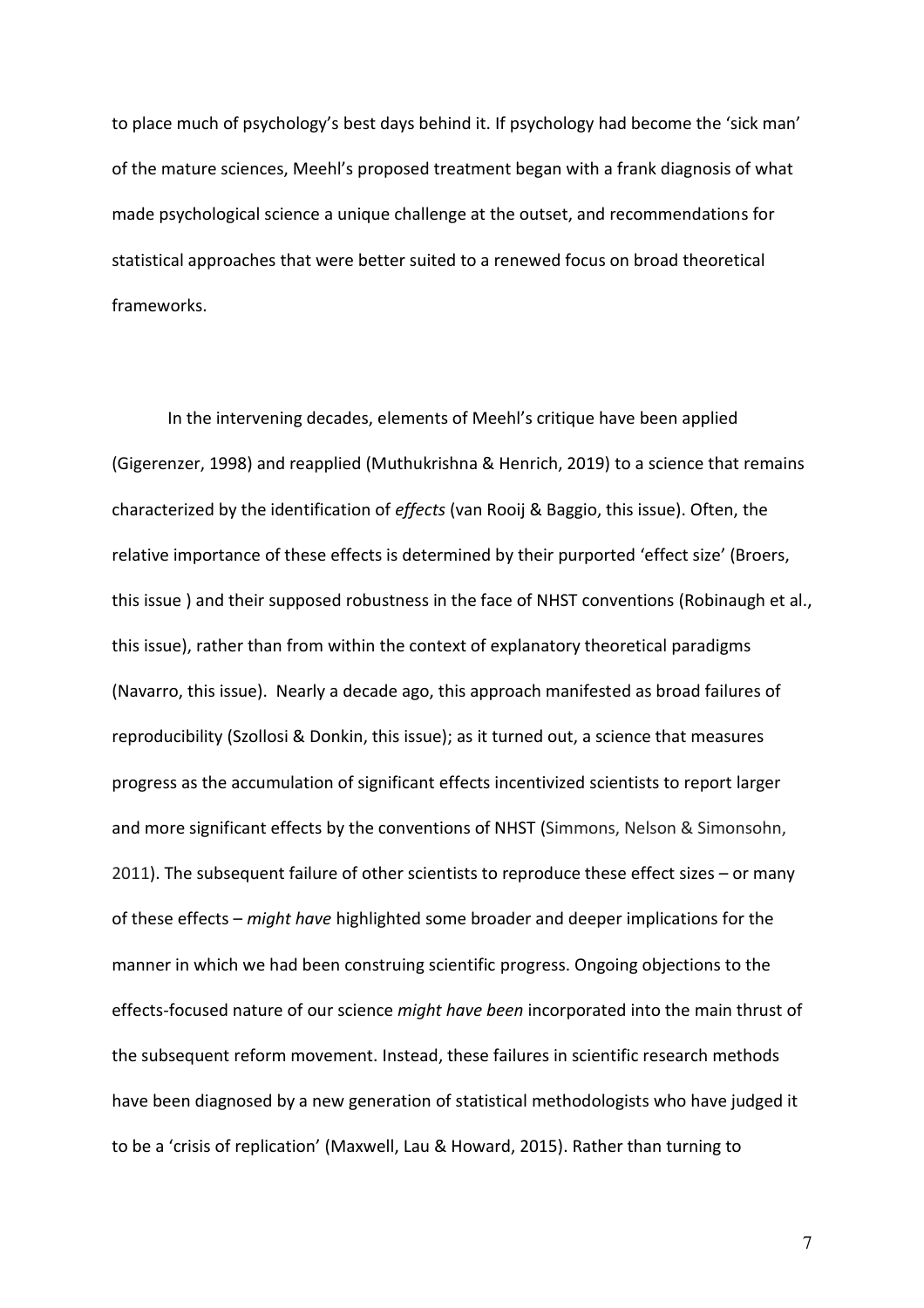developed theory to guide subsequent replication efforts, (Irvine, this issue), this 'crisis' has been addressed by ever-more formalized statistical conventions (Scheel et al., this issue), overseen and enforced by bureaucracies with no analogue in mature basic sciences. Our faith in statistical ritual has become, in the Popperian sense, an unfalsifiable theory (Gigerenzer, 2004).

Why not a theory of theory advancement? It seems to work well for other sciences, why not us – or rather, why not us to the same extent (Borsboom et al., this issue)? As noted by Meehl (and many others), psychology is a challenging endeavor at the outset. At the heart of any satisfying psychological science is our own experience of mental states, which remain unobservable. This left us with approaches that largely ignore them (e.g., Functionalism; James, 1890), infer them (e.g., Cognitive Dissonance Theory; Festinger, 1957) or deny them (e.g., Behaviorism; Skinner, 1963). Our mental traits are also unobservable, warping and shading into different contexts. While measuring unobservable constructs is challenge that even the 'hard' sciences must face (Kellen et al., this issue), the extent of the challenge is unique to our science. Assessing 'pride' across a variety of individuals and cultural contexts — or even just trying to understand whether such assessment is meaningful — is a challenge a particle physicist will never face. Nor will a particle physicist be faced with the causal complexity of predicting how traits and states with manifest within an array of social and motivational contexts.

 This final challenge – the unfathomable *complexity* of psychological phenomena – means that by the 1970s, the common tools of our science had turned up the robust, pancontextual processes that we have been specifying (and re-"discovering") for the past 50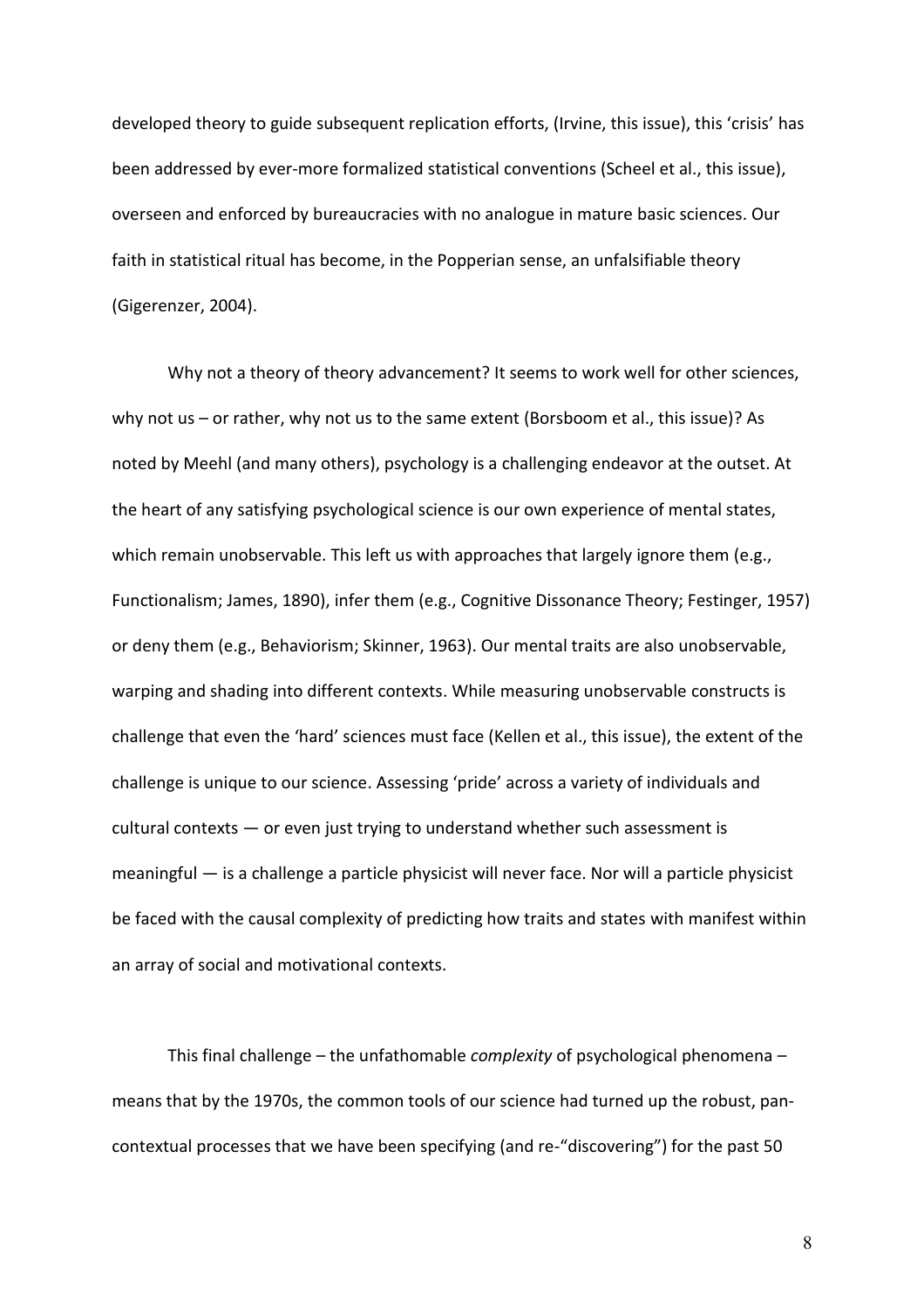years. Our early theories had guided us to the phenomena that human experience deemed *important* (cognitive conflict, approach/avoidance, associative learning…), but our initial feeling of rapid progress receded into an ocean of multi-causality (Eronen & Bringman, this issue); our scientific reach largely exceeded our methodological grasp. Even cognitive neuroscience, with its expanding array of measurement tools, has failed to accumulate knowledge at the pace of its own early days; mired in its own complexities, it is, at best, decades from the promise of reliably assessing mental states — let alone in real time, across contexts (Churchland, 1981).

So what is a science to do when growing complexity renders the easy gains harder to come by? If other sciences are any indication, the typical approach is to stick with theory and gut it out (Kuhn, 1964). In contrast, our own science has taken a different approach, one that may be unique amongst mature sciences: we often de-emphasize knowledge accumulation scaffolded by developed theory. By the time of Meehl's writing, this shift was observable in his evaluation of the fragmenting theoretical landscape. Over the past decade, the revaluation became explicit, with formalized norms eschewing research programs guided and judged in terms of theoretical paradigms. This "*Phenomena first*" psychological science (Gray & Wegner, 2013) is a collection of findings that constitute "*interesting* research" as judged by what is salient to the lay intuitions of the general public. To that end, findings should "*be surprising*", both novel and *counterintuitive* relative to common intuitions and established theory. Where once the most common basis for a rejected manuscript was "did not advance theory" (Greenwalt, 2012), we are now more likely to face the "The Pink Floyd Rejection" of findings that *too intuitively* build on existing perspectives, i.e., "just another brick on the wall of science" (Kail, 2012). In the current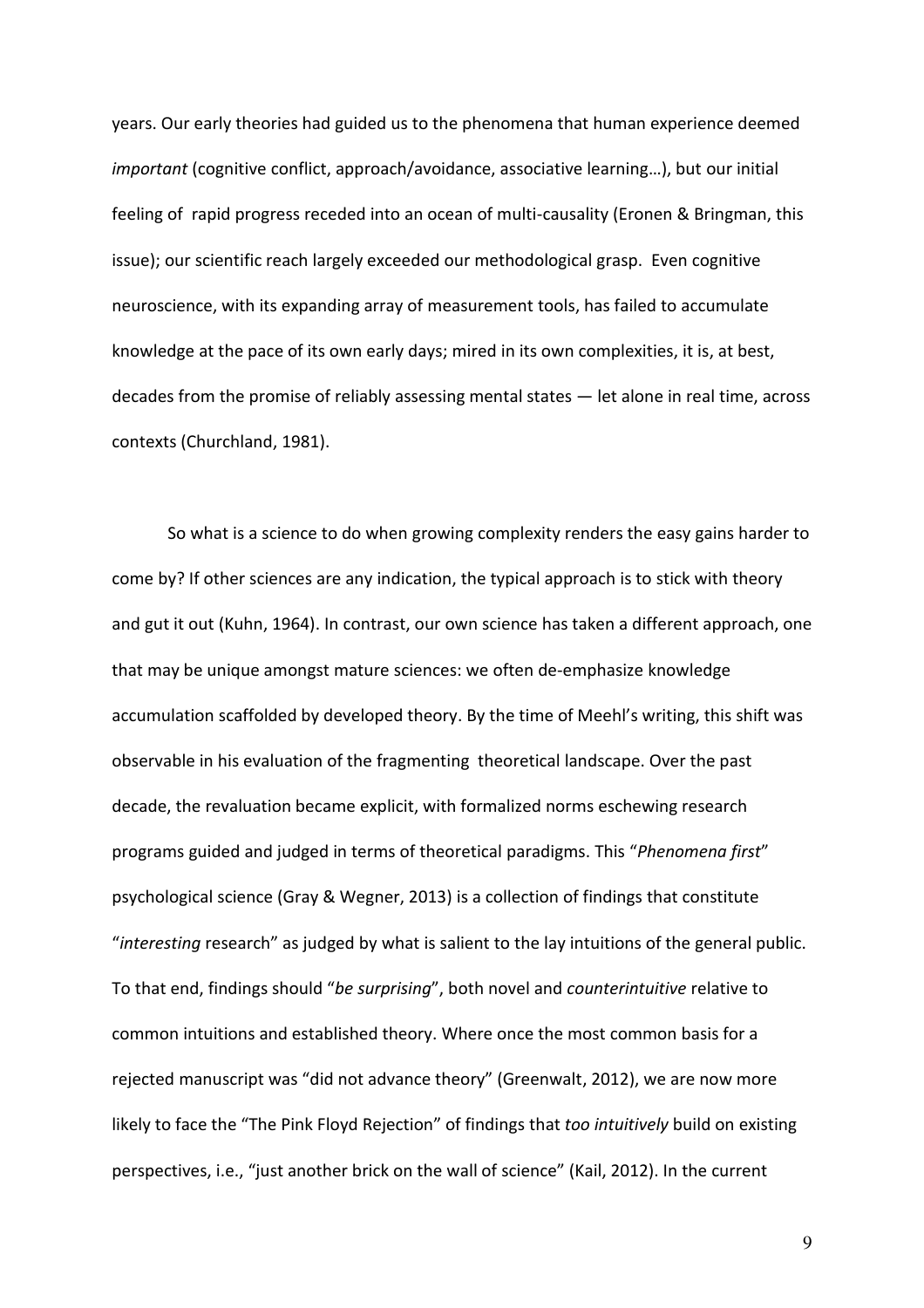climate, researchers are motivated to actively conceal the extent to which a given finding may follow predictably from an existing theory to avoid having their research judged as insufficiently "groundbreaking" (Coyne, 2015), resulting in the *theoretical amnesia that*  characterizes much of our science (Borsboom, 2013).

For example, in part to avoid the admonition that "this is *just* cognitive dissonance theory" (Campbell, 2014), social psychologists develop and apply this paradigm across theoretical labels that often obscure the origins, be it "worldview verification theory" (Major, Kaiser, O'Brien, & McCoy, 2007), "system justification theory" (Jost, Banaji, & Nosek 2004), "uncertainty management model" (Van den Bos & Lind, 2002), "compensatory conviction" (McGregor, Zanna, Holmes & Spencer, 2001) or our own "meaning maintenance model" (Proulx & Inzlicht, 2012). (Though it might be reassuring that Eddie Harmon-Jones won the Society of Experimental Psychology Career Trajectory Award for developing the Action Based Model of Dissonance [2009], a direct articulation of cognitive dissonance theory). More generally, a theory in social psychology can often be characterized as a statement of purported motivation underlying an observed effect (e.g., achievement), followed by some combination of words associated with whether the motivation is sated or deprived (e.g., disruption) followed by the word "theory" or "model" (e.g., "Goal Disruption Theory: A Theoretical Startup," Siegel, 2013).

More broadly, research based on these norms should be primarily aimed at "*Grandmothers, not scientists,*" where common intuitions are perceived as a more stable grounding for research importance than "changeable paradigms" (Gray and Wegner, 2013). This final aspect of effects-based science pointedly turns traditionally Kuhnian notions of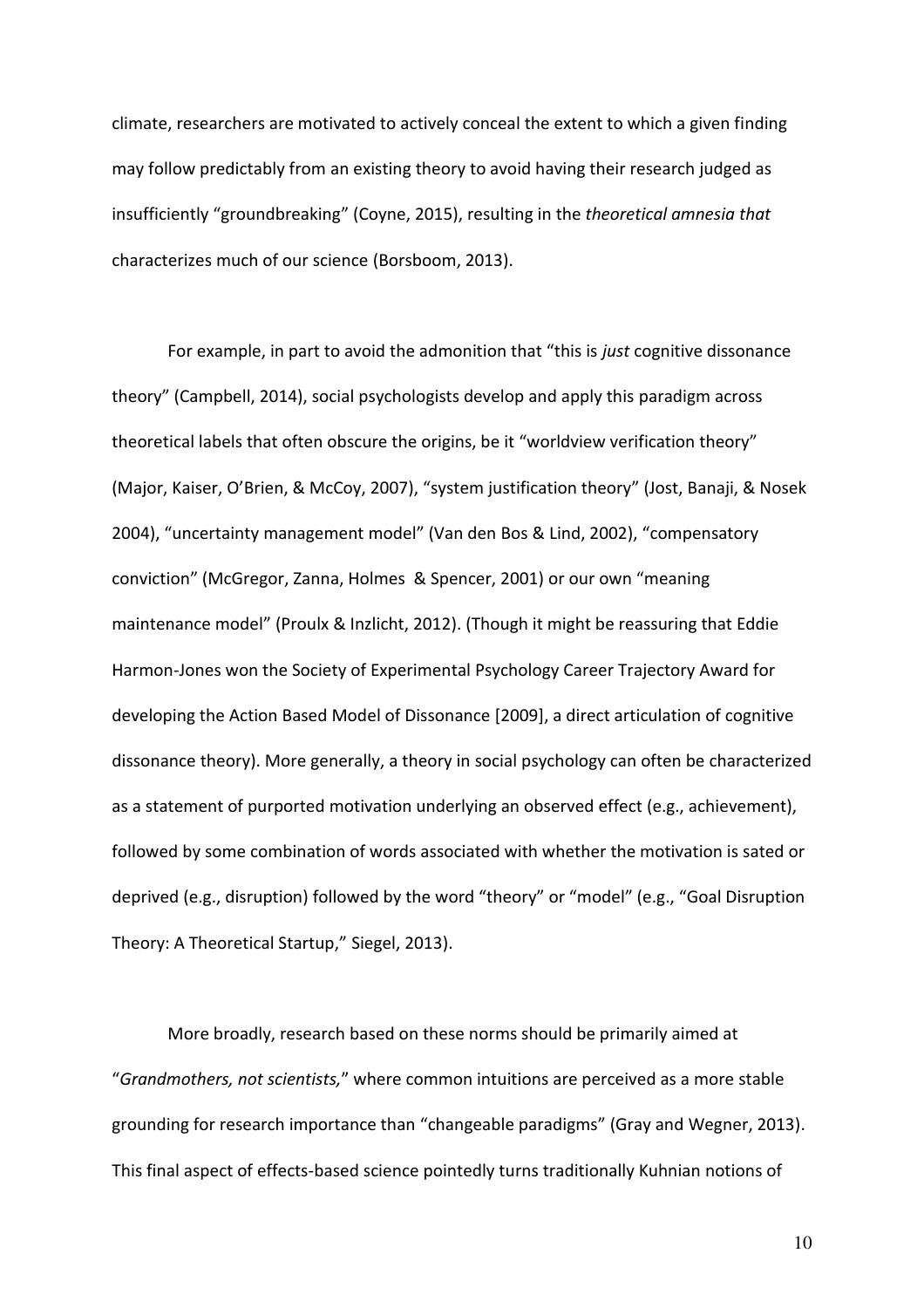scientific development on their head. Kuhnian accounts portray young sciences as polyphonies of 'theories' operating as descriptions of observed effects. Over time, these descriptions coalesce into broader paradigms that explain what had been observed, as well as guiding and focusing future work. From this perspective, the practical justification of theories lies not in whether we can determine which turns out to be *true* (Greenwald, 2012) but in their ability to stand as an authority that tells scientists what phenomena are important and how to assess them. Beyond methodological techniques, paradigmatic theories provide and impart *values*, which is what differentiates scientists from engineers. Broad agreement on important tenants of a theory encourages the development of increasingly powerful tools, bestowing a progress narrative that meets a deep psychological need among scientists: we may not be getting closer to t*he truth* —whatever that may be but as we develop a paradigm, there is no question that we have accumulated more knowledge than we could in a pre-paradigm science.

 Nevertheless, these generative worldviews all seem to meet the same fate. The expansive scope and focused tools of a scientific paradigm begins to turn up observations for which the core conceits cannot account. The paradigm buckles under the complexities of emerging phenomena, often at inconvenient times, even prior to the establishment of new paradigms toward which scientists can 'shift'. During these interscene periods, maturing sciences are faced with a complex reality imposing itself upon a failing authority. This "essential tension" between paradigmatic expectation and empirical experience is a very real and anxious state (Kuhn, 1977). How do scientists handle this existential crisis?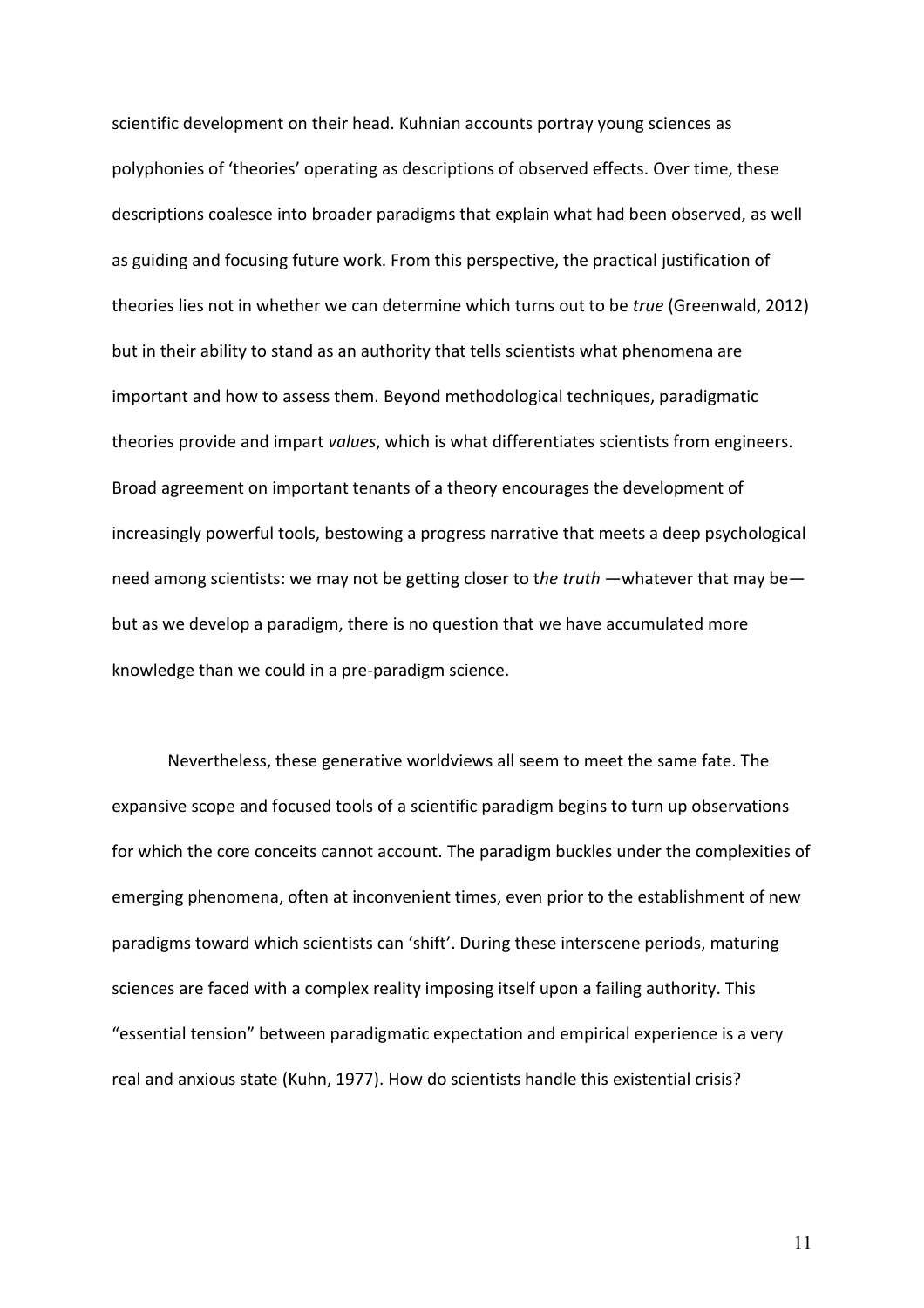## **Existential Anxieties and Academic Absolutes**

Over the course of the 20<sup>th</sup> century, theorists summarized this psychological process from a variety of academic domains as it plays out among individuals and societies. Within the existentialist literature, Albert Camus (1942/2004) described three pathways in the face of "undermined" worldviews. The first is the most common: retreat to a dogmatic faith that everything still makes sense. Alternatively, we can default to an alternative certainty: totalizing despair that all is lost. The third path comes with maturity: a middle way that accumulates knowledge and acquires values with the acceptance that neither is grounded in certainty; we're forever groping forward in fits and starts towards workable understandings of reality. Developmental psychologists outline a similar transition from adolescence to functioning adulthood. Over the course of a common adolescence, the complexities of life can overwhelm our draft theories of knowledge, values and personal identity. This crisis has been called *The Othello Effect* (Chandler, 1987), whereby "the well of certainty is poisoned" and the attendant anxieties motivate a rigid and solipsistic thinking typical of adolescence. With received wisdom in question, young people search for renewed absolutes either through dogmatism or nihilism (Gadamer, 1975/2002) – "secret sharers" that identify ultimate truths or deny truth altogether. However long these inclinations persist, they are not merely orthogonal to our psychological development; they undermine the processes that allows us to continue building better lay theories. Growing up means travelling the third path: facing up to the very complexities that make us anxious and gutting it out. We triangulate our perspective with others, building more powerful theories and accepting that there will always be experiences that we cannot fully predict, control or even understand.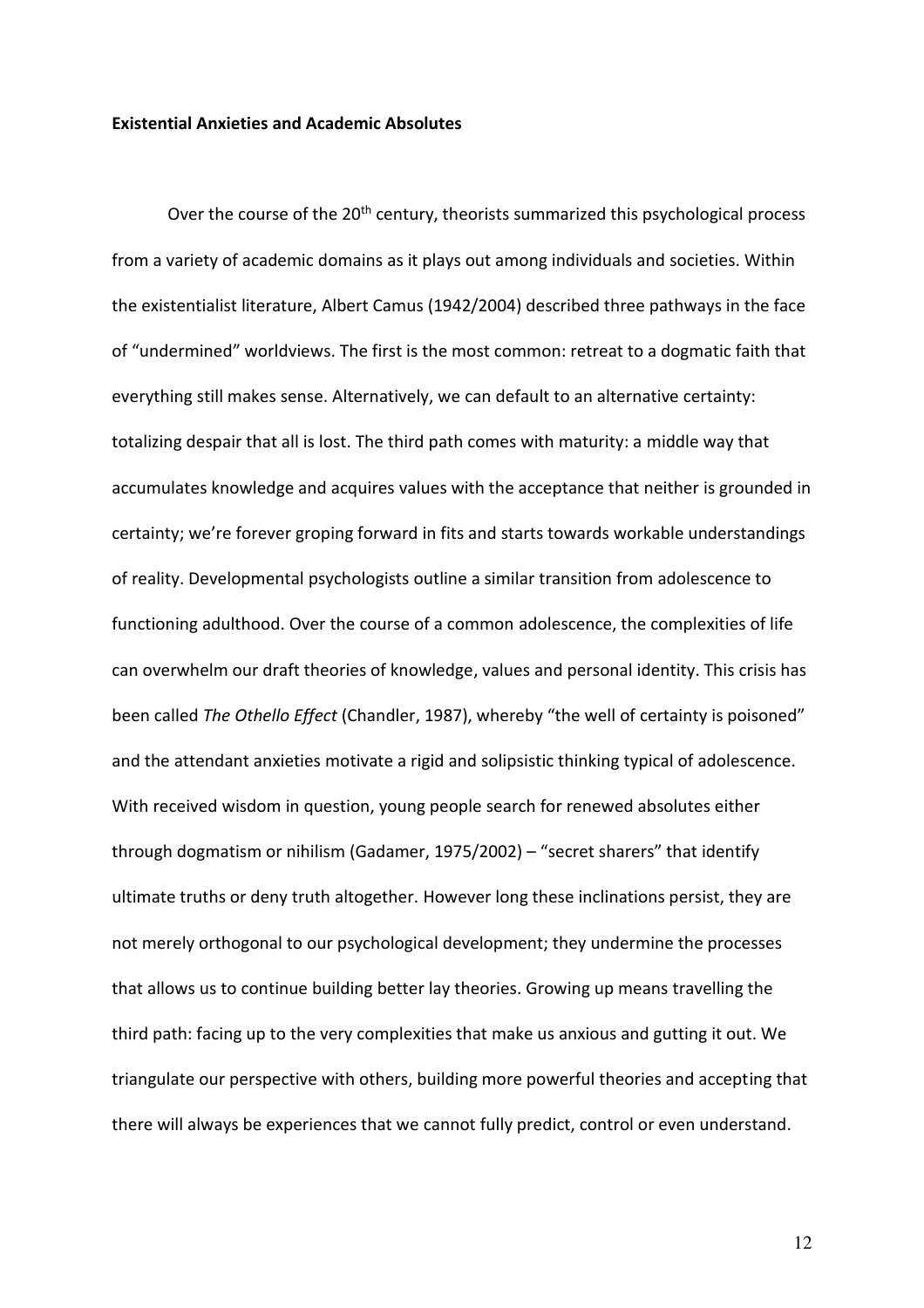We also gain the confidence to accept that there are worse things than being wrong (Boyes & Chandler, 1992).

In *Escape from Freedom*, Eric Fromm (1941/1994) argues that developing societies often respond in the same manner as developing humans in the face of failing worldviews: by turning towards a source of perceived certainty. Whether through "destructiveness" or "conformity", the nihilism/dogmatism arc for societies represents the same effort to quell uncertainty through commitment to an absolute worldview. At the time of Fromm's writing, global depression and geo-political realignments following the first World War created profound uncertainties. Totalitarian strongmen offered freedom from the complexities of life in exchange for complete control over the same. Centuries earlier, the fall of the Roman empire plunged Europe into a Dark Ages marked by rampages and plagues, and Western civilization found comfort within the increasingly rigid dogma of the Medieval church. Scholarship of this era fell within the tradition of *Scholasticism*, a mix of theology and classical philosophy that aimed towards coherent systems of dialectical logic (e.g., Thomas Aquinas' *Summa Theologica*, 1485/2012). Eschewing the direct examination of reality, it was believed that nature could be inferred from within the logic games and assumptions of abstract models. When brute empirical realties imposed themselves on these dogmas, paternal authorities shamed and threatened heretics away from their telescopes and back towards their sanctioned construals of so-called progress (e.g., *The Galileo Affair*, Finocchiaro, 2012). Scholasticism wasn't merely orthogonal to knowledge accumulation; for centuries, priestly abstractions and coercive punishments actively impeded the intuitive reality-testing that allow for productive frameworks.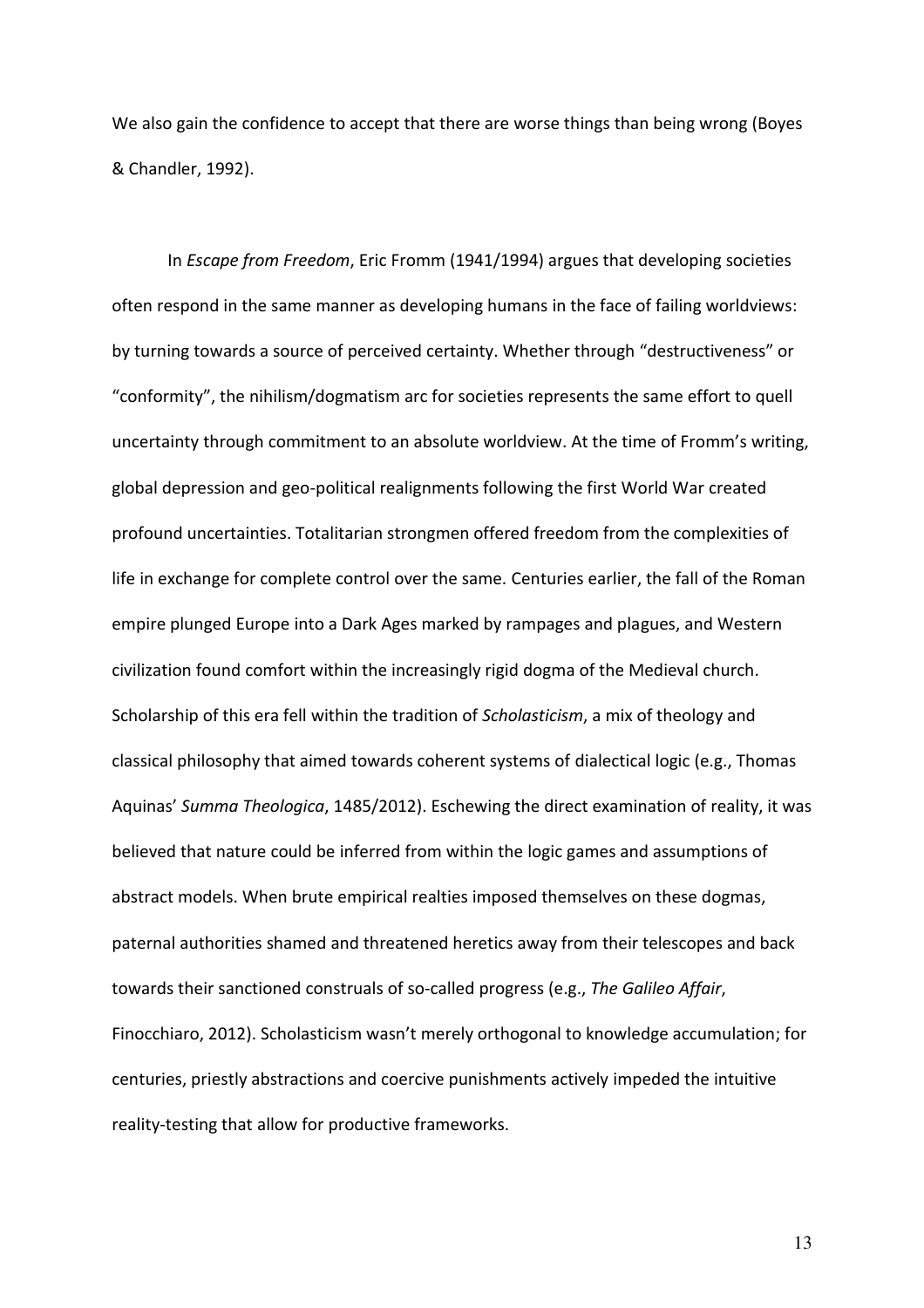#### **Scientific Anxieties and Statistical Absolutes**

By the time of Meehl's critique, the complexities of psychological phenomena were surpassing the sophistication of our paradigmatic methods. The 'essential tension' became growing anxiety, and psychological scientists were faced with the same choice as individuals and societies when worldviews begin to fail: face the complexities and gut out the anxieties, or retreat to the soothing certainties that impede scientific progress. As we make our way into the 2020s, we believe that much of our science has chosen the palliative path. Judged from above, psychology programs continue to put 'bums in seats', with psychology degrees remaining a prerequisite for many professional trajectories. Our graduate programs continue to attract talented students, many of whom go on to research careers. They fill our journals with effects that have been vetted by even more stringent methodological requirements, approved by newly-empowered science-registration bodies. Though if it is claimed that 'pre-registration is hard' (Nosek et al., 2019), it is a very simple game relative to good-faith research in the hardest science (Cesario, 2014, Guest & Martin, this issue).

A closer look reveals that our highest-impact journals are filled with studies that may report *a priori* power analyses and display pre-registration badges, while the complexities that bedeviled our first-wave theoreticians are seldom acknowledged or addressed. We do little to grapple with the vagaries of construct validity (Grahek, Schaller & Tackett, this issue) and even manipulation checks have become scarce (Fielder, McCaughey & Prager, this issue). Such matters are often taken for granted, as if the hardest science is now the easiest. In spite of these complexities, psychological scientists in the early to mid-20<sup>th</sup> century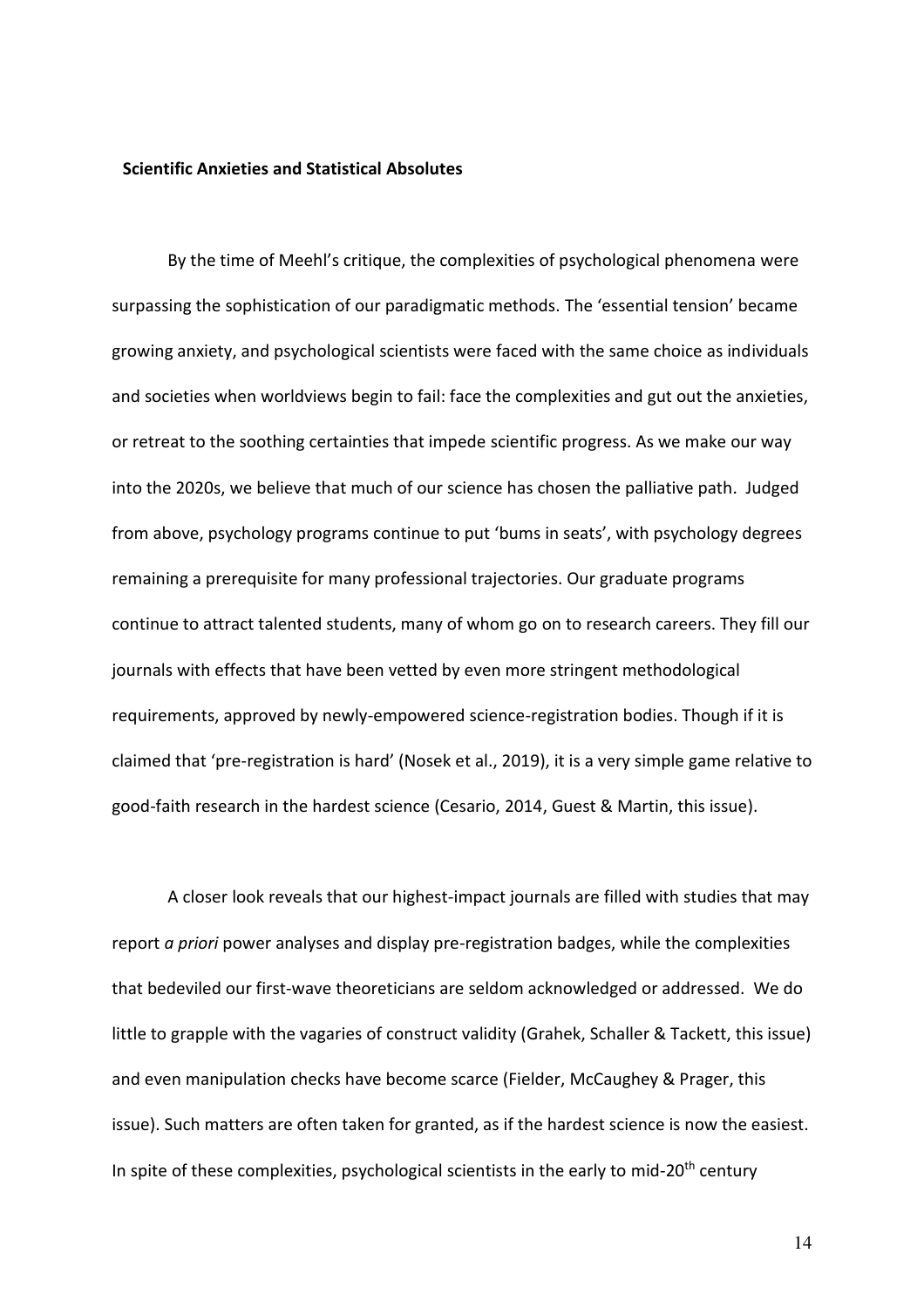channeled their uncertainty into the painstaking accumulation of effects, which coalesced into phenomena and eventually resulted in the kinds of broad explanatory paradigms that characterize a mature science. Within other mature sciences, researchers will agree on important hypotheses, pooling resources to build tools capable of discovering novel effects. While physicists build particle accelerators to grope for paradigmatically predicted particles, psychological scientists pool resources to determine whether a single, previously published effect 'replicates' (Gervais, this issue) – to see if it is *real* (or perhaps, to 'expose' that it isn't e.g., Wagenmakers, Wetzels, Boorsboom, van der Maas, & Kievit, 2012; Wagenmakers et al., 2016). While it could be argued that such replications are rhetorically useful – many researchers may even agree that the original work was questionable (Draper et al, 2015) – it is hard to see how such a 'whack-a-mole' approach can lead to a productive science. (Fortunately, more constructive approaches have arisen such as the Psychological Science Accelerator [e.g., Jones et al, 2021], modelled after high-energy physics.)

At the same time, we have turned to NHST rituals to circumvent replication realitytesting altogether in determining which previously-published effects (Francis, 2012), which research literatures and which researchers can be deemed uncontaminated by NHST manipulation (Simonsohn, Nelson & Simmons, 2014) – based upon NHST inferences resting on further NHST assumptions (Johnson, 2013; Kvarven, Strømland & Johannesson, 2020; Morey, 2013). Much like the Scholastics, the transgression of 'questionable research practices' is treated like an original sin that cannot not be redeemed of scientists' own accord; instead, the path to redemption is attained through extrinsic accountability to a higher authority. At present, we are a priestly science, testing effects-bounded hypotheses,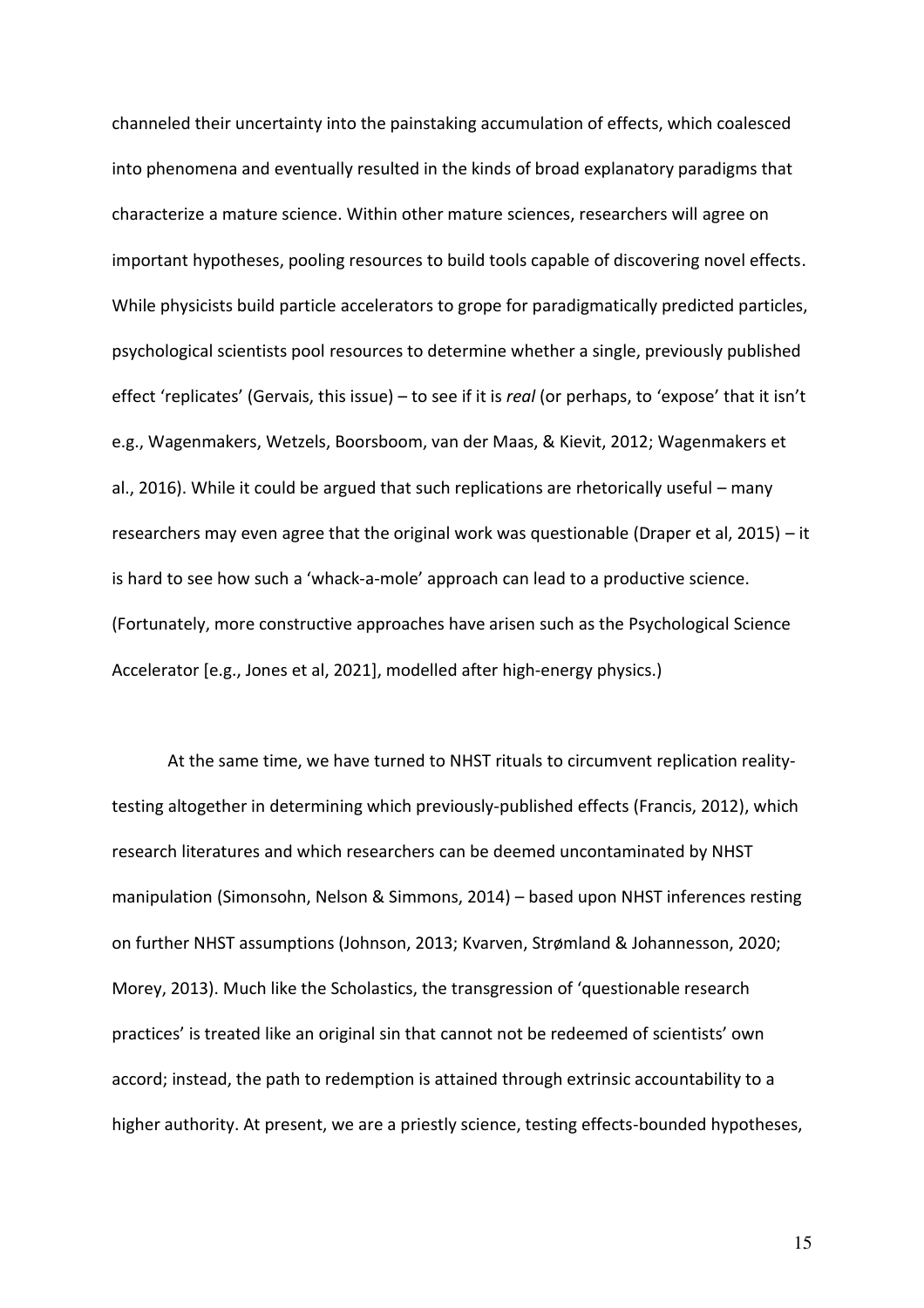pre-registered by paternal authorities and investigated by inference from ever-more ephemeral statistical games.

#### **Statistics is no substitute for theory**

While Meehl despaired that statistical methods had already taken on an equivalence with scientific methods, there can be no question that statistical inferential methods have been a great boon to science over the last century. From one perspective, statistics injects healthy skepticism into the scientific process (Fisher, 1973): informally, what we see cannot be taken too seriously, because it might have arisen by "chance". Probability theory – developed for modelling dice and card games – has now been adopted to create models of human behavior. Statisticians have long been clear about the uneasy relationship between statistical models and science. Fisher, for instance, insisted that in scientific applications, "populations" are fictions, "products of the statistician's imagination…" (1955, p. 71); in a response, Pearson (1955) – one target of Fisher's comment – completely agreed, framing significance tests as a way of exercising that imagination. Box (1972) emphasized that "all models are wrong," and that one cannot arrive at a "correct" model (p. 792). Nevertheless, Box notes that statistical modelling is an iterative, creative process of development and critique. From the Bayesian perspective, Gelman and Shalizi (2013) describe the same iterative process; Morey, Romeijn and Rouder (2013) again emphasize the fictional nature of statistical models. More recently, Hennig (2020) draws attention to the gap between statistical models and reality.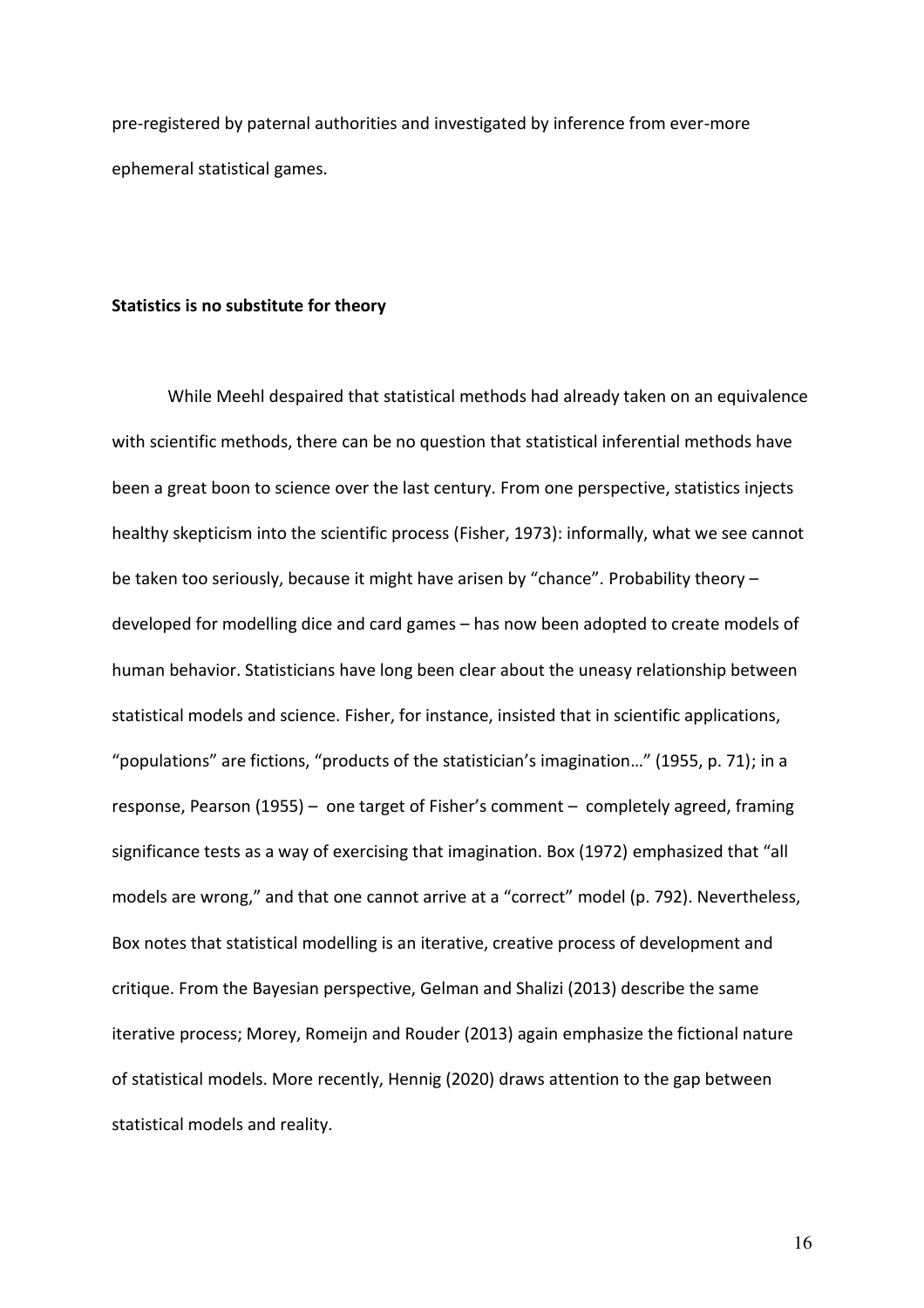Useful statistical reasoning, then, has a number of features: creative iteration, healthy self-skepticism and subordination to scientific concerns. Science unmoored from statistics is hobbled, but possible; in contrast, statistics unmoored from science is mere game playing (or, as Box put it, "mathematistry"). As early as 1919, Boring noted that "statistical ability, divorced from a scientific intimacy with the fundamental observations, leads nowhere" and suggested that skepticism of "significance" was good scientific practice. Given the centrality of self-doubt to statisticians, it is interesting that discussion of statistical behavior has been so prominent in the reaction to the replication crisis. Demanding preregistration of analyses, on its face, devalues creative iteration by explicitly calling it suspect. Using pre-specified alphas for scientific decisions (Benjamin et al, 2018; Lakens et al, 2018) erases the chasm between the imaginary statistical universe and our own. Moreover, it reverses the relationship between statistics and science. In a kind of paradox, statistical *thinking* is about injecting uncertainty; but statistical *behavior* is supposed to increase credibility (Vazire, 2018). It is unclear how to bridge the gap.

 Individual studies tell us very little about human behavior, and so it difficult to understand what the increased credibility would be *in*. What do we believe with respect to a potential demonstration of an effect? It cannot be that the effect is *real*; an effect is more than a few statistically-significant demonstrations. It is not a highly-precise measurement of an average effect size; any useful definition of a psychological effect is theoretical, a set of boundary conditions and manipulations that cause changes related in behavior or perhaps with a tentative mechanism. Although individual studies may form a web of support for theories, no single demonstration stands alone, and the way these studies relate to one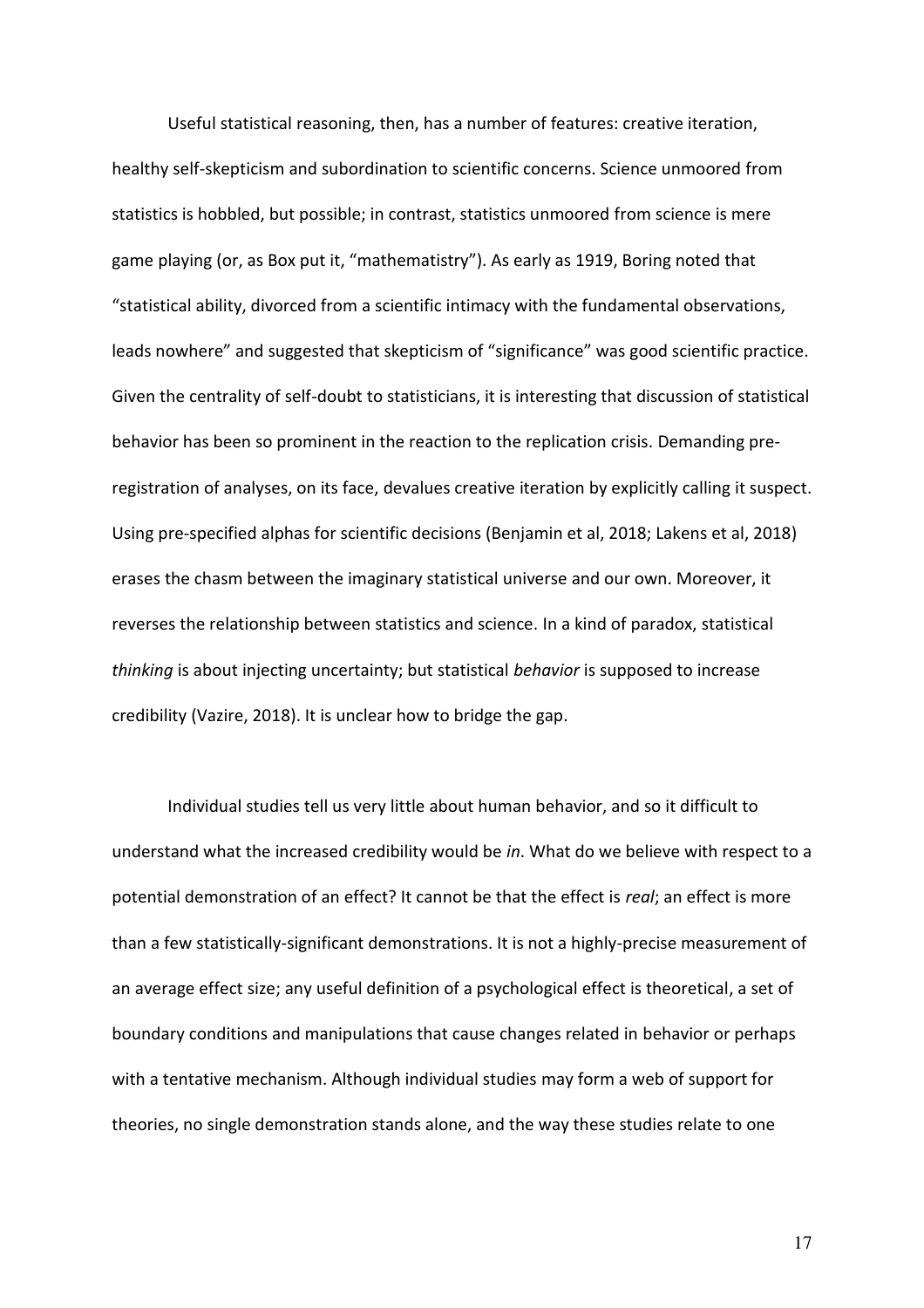another is not primarily statistical in nature. Theories, not decisions based on arbitrary significance thresholds, provide the means of guiding future experimentation.

The replication movement has had to manage this paucity of theoretical understanding. Consider the practice of involving original researchers in the process of replication. This is done to ensure fidelity of a replication (e.g., Open Science Collaboration, 2015), obtain a prediction (e.g., Gronau, Ly, & Wagenmakers, 2017) or to define what a success would look like (e.g. Matzke et al, 2015). But none of these would be necessary if the effects were embedded in a developed theory. Having to go back to the original researchers for these purposes is a sign that the logic of the experimental design was questionable, and that the evidential import of a replication would not be clear. In these cases, the meaning of an experiment is heavily determined by the original authors, rather than by an author-independent relationship to a broader theoretical framework. The main function of replication attempts — particularly large-scale ones—has not been for refining specific methods or theoretical progress, but rather for rhetoric. Of what use besides rhetoric is an "average" replication rate across disparate subfields (e.g. "Overall, however, [a 39% replication rate in the 2015 Open Science Collaboration] points to widespread publication of work that does not stand up to scrutiny," Baker, 2015)? Effects-based thinking and paucity of theory has caused many researchers to be overconfident about what we know. Large pre-registered replication attempts have helped to undermine that overconfidence, which is (arguably) useful for those of us that agree that there are problems in the psychological sciences. We must be careful, however, not to confuse a practice that helps signal that there is something wrong with the solution to the problem.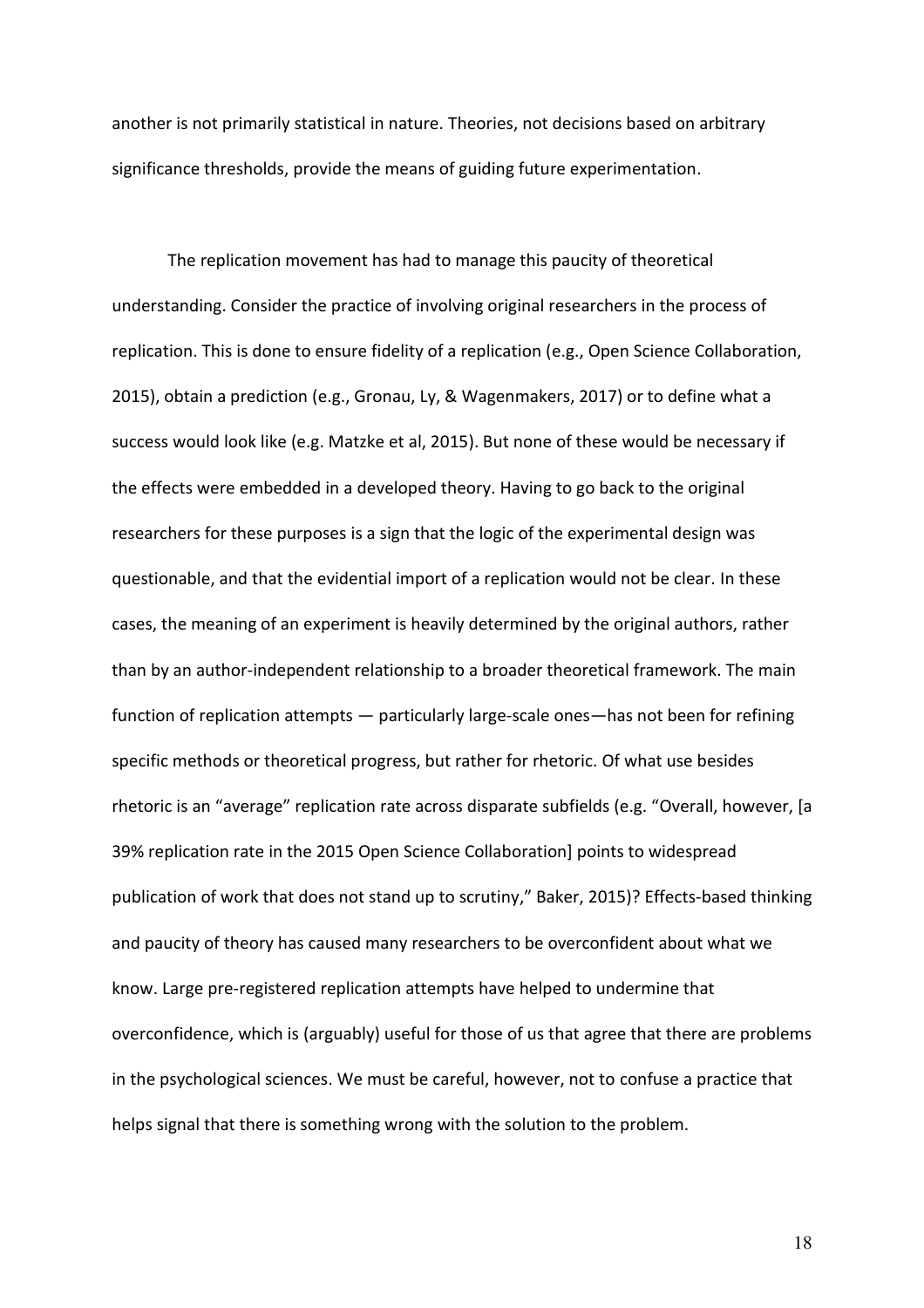The rise of meta-analytic forensic checks represents another inversion of statistical values (Morey, 2013). The scientific process across a literature is assumed to be governed by a simplistic statistical model. When these models don't fit, this is taken as evidence that the literature is problematic in some way: for example, that whatever 'effect' was under investigation is doubtful. Akin to Scholastic thinking, it has even been suggested that scientific behavior should be performed in such a way that these models can be assumed true: that is, science must conform to the models, rather than the models to science (Lakens, 2018; Frances, 2013b). Surely then we could trust scientific results. In order to buy this story, however, we must trust the models on which the meta-analysis is based, and we must believe any given grouping of studies submitted to a meta-analysis has some theoretical interpretability. The inference, after all – whatever it is – will be based on both. The irony is that forensic meta-analysis is often based on assumptions that are as strong as those made by the authors they are criticizing. Power-posing, for instance, was theoretically poorly defined. For their set of studies assessing power-posing, Simmons and Simonsohn (2017) depend on a list of studies constructed by the authors. Could they do otherwise? What determines whether an effect is a "power pose" effect is, in fact, nothing more than whether it was called a power pose effect.

 Large-scale replications, forensic meta-analysis, pre-registration of statistical hypotheses, a focus on estimation of simplistic effects, reducing alpha for "discovery of new effects", Bayesian hypothesis testing to test whether effects are "real": all of these statistical reform activities reinforce the same ills they seek to solve. But if we agree that psychology has issues, and we reject these potential reforms as solutions, how can we move psychology forward? How do we return to testing reality with theory-driven hypotheses?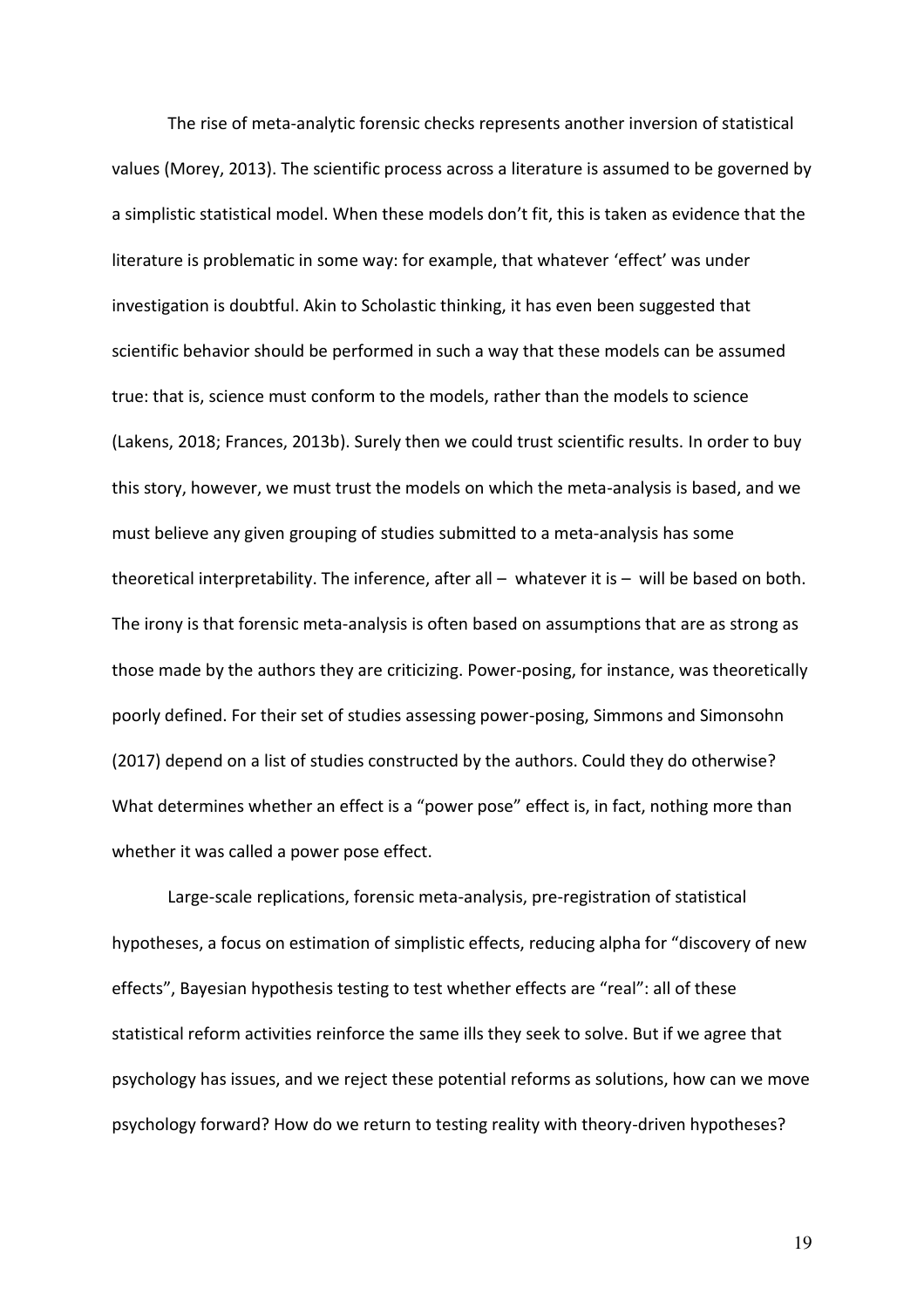How does the preponderance of our science re-join the mature sciences, and reengage with theory?

## **Reengaging with theory**

Returning to theory-based research will mean turning back to the complexities of our most difficult science, gutting out the anxieties, humbly acknowledging the limits of contemporary progress and broadly collaborating on the phenomena that our theories deem important. Within the critiques that comprise this special issue, there is much consensus on how we can broadly reengage with these principles.

*Teach theory.* As we grow up, we gradually apply internalized values to our own behaviors rather than awaiting judgment from an external authority. Similarly, mature sciences train mature scientists by ensuring that the succeeding generation has internalized the values of a generative theoretical paradigm. Rather than training another cohort of NHST-conversant research engineers, a new generation of psychological *scientists* will receive formal training in the application, assessment and construction of scientific theories (see Borsboom et al., this issue). If the next generation cannot grapple with the necessities of construct validity as graduate students (see Grahek, Schaller & Tackett, this issue), there is little hope that they can embody these values as subsequent researchers, reviewers or journal editors (see Fielder, McCaughey & Prager, this issue). Our science will continue to asymptote towards the same dead ends (see Eronen & Bringmann, this issue).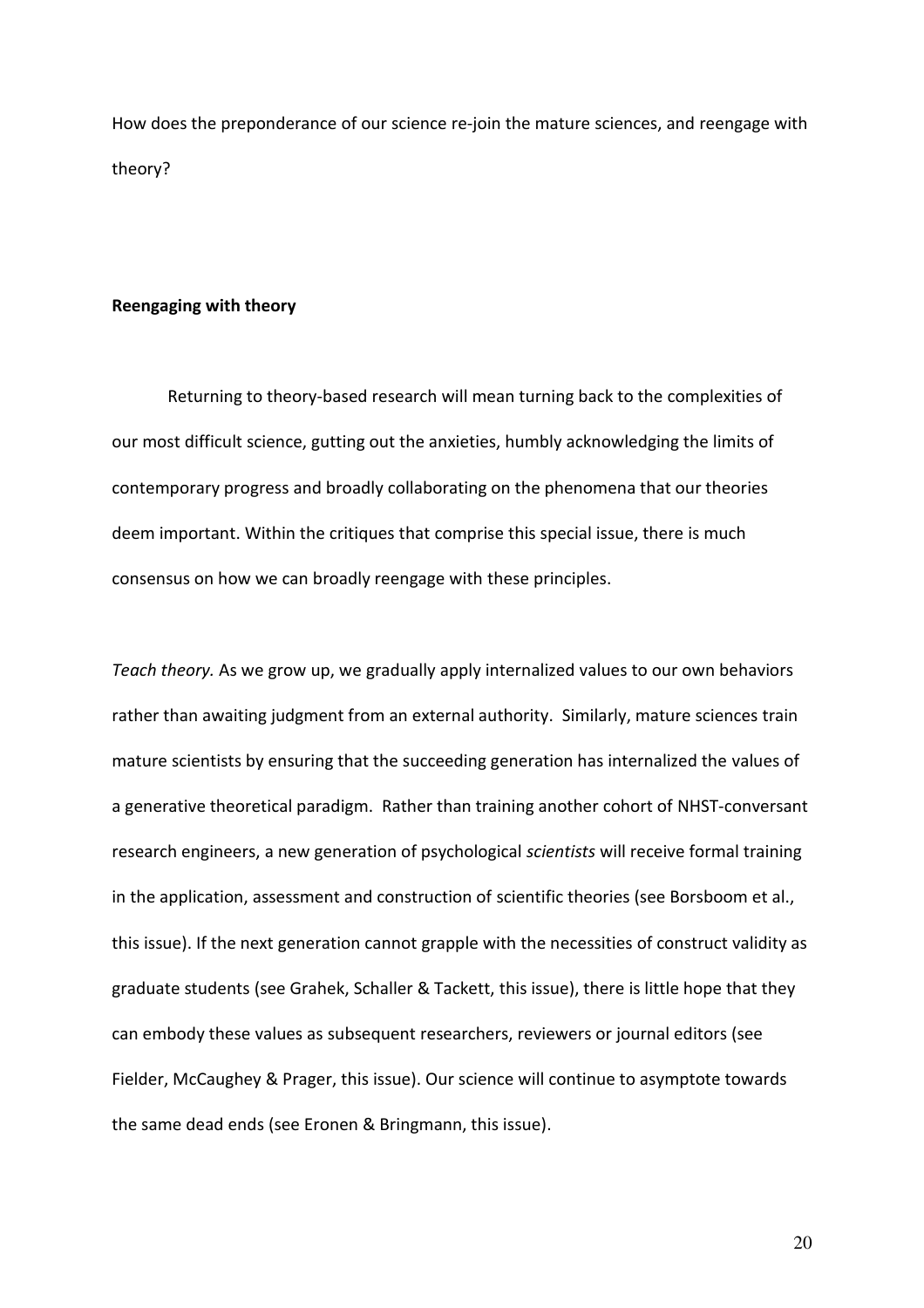*Use theory.*The current incentive structure strongly rewards the discovery of 'novel' effects by individual labs, which must be verified as 'real' by multi-lab replication cohorts (see Irvine, this issue). In contrast, a generation conversant in theory-guided research will be less individualistic at the outset, adopting methodological reforms that aid in coordination of research efforts. They will begin with questions deemed important by developed theories (see van Rooij & Baggio, this issue), and will work together to explore the theoreticallyrelevant methodological space. Interpretations of results will be guided by how well these results fit together and new studies devised accordingly. To this end, pre-registration of research methods aids planning, communication and coordination. However, a developed theoretical paradigm prescribes these qualities at the inception of a research program (see Szollosi & Donkin, this issue). In a mature sciences, there is no need to pre-register hypotheses; published theories are pre-registered hypotheses (see Broers, this issue).

*Reward Theory.* As evaluators of scientific contributions, the next generation of psychological scientists will incentivize theory-grounded contributions over effects explained by 'theories'. For example, strong theory has been the ongoing hallmark of mathematical psychology as it is applied to cognitive processes (see Navarro, this issue). Mathematical and computational models (see Guest & Martin, this issue) enable a more transparent dialog through a common language, and hence easier communication about what matters in a theory. Although formal tools will look somewhat different in every subfield, looking to areas with thriving theory will provide sources of inspiration that weren't present at the time of Meehl's writing (see Robinaugh et al., this issue). Conversely, the demand for 'theoretical' explanations of every novel or unexpected finding creates an incentive for researchers to invent tautological theories and defend them, resulting in the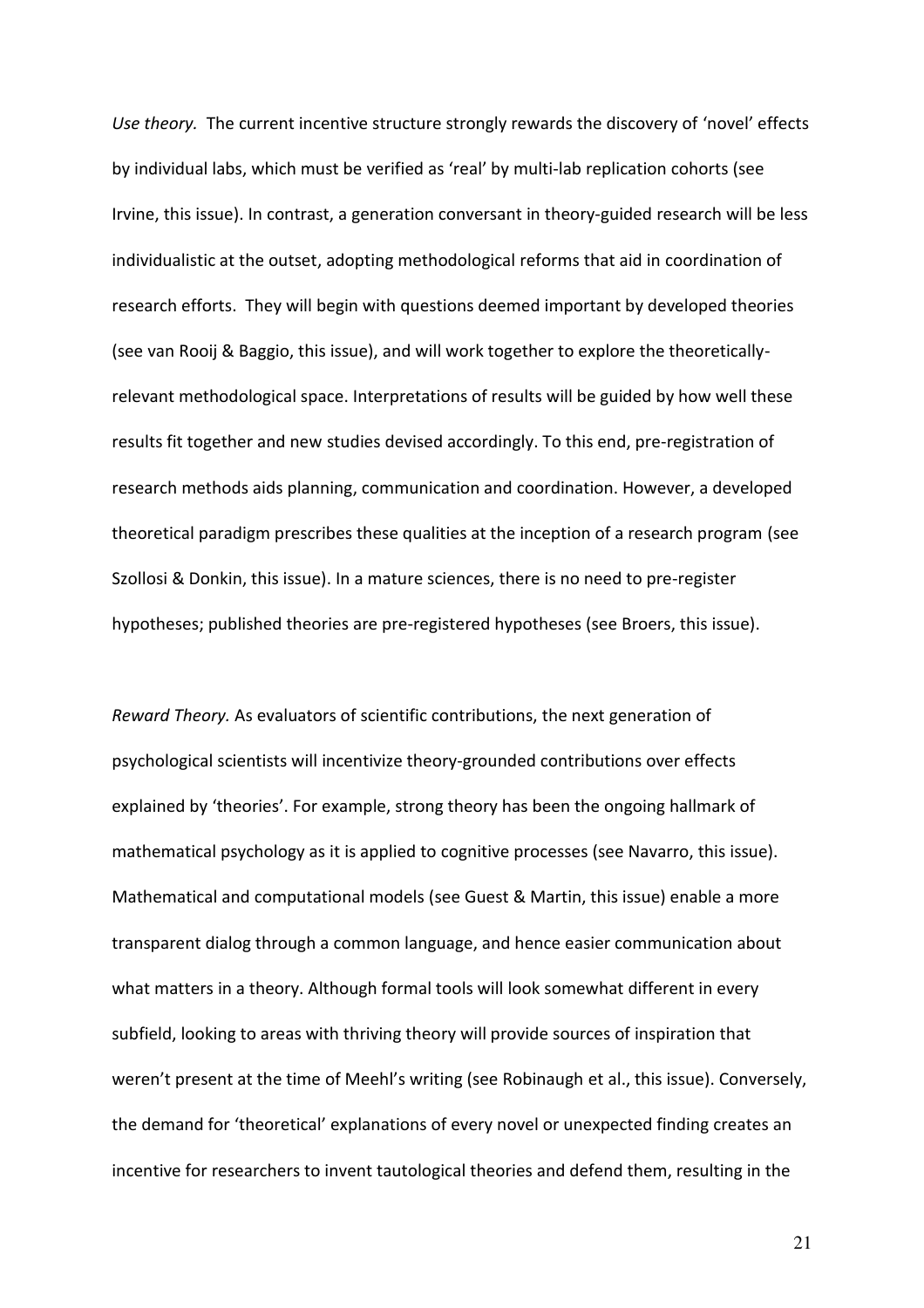current landfill of disposable 'theory'. The next generation will allow authors to be humble and not to try to do everything at once; theoretical progress happens slowly across a field, in fits and starts of replication and extension. The units in which we divide our work should reflect that. More generally, genuine scientific progress is necessarily slow and is difficult to identify contemporaneously. Returns to extensive periods of exploration are often necessary to solidify theories worthy of renewed hypothesizing (see Scheel et al., this issue). We should not be discouraged by slow progress; looking for a way forward during periods of stagnation is common in science. We cannot fool ourselves into thinking progress is easier than it is by lowering the bar to novel simplistic effects (or replication of these effects).

*Maintain a scepticism of statistics.* Statistical analyses are not coextensive with 'results'; rather, statistics help reduce data to manageable forms and to, in some sense, separate interesting variance from uninteresting variance. Trivializing results by identifying them with 'what we can arrive at through the application of a statistical procedure' leads to science that is increasingly divorced from the reality these results are meant to represent. When applied poorly, statistical operationalizations become tautologically defined as the unobservable phenomena they are intended to assess (see Kellen et al., this issue). When applied well, application of statistics enforces humility (e.g., a wide uncertainty interval leading one to doubt the results) but statistical models should always be understood to be useful *metaphors*. More generally, broader coordination of research efforts will bring greater contact with existing bodies of accumulated scientific knowledge, and the broader realties they represent (see Lin et al., this issue). A greater focus on practical application of established phenomena is also essential is moving beyond narrow statistical rituals and into broader realities (see Berkman & Wilson, this issue).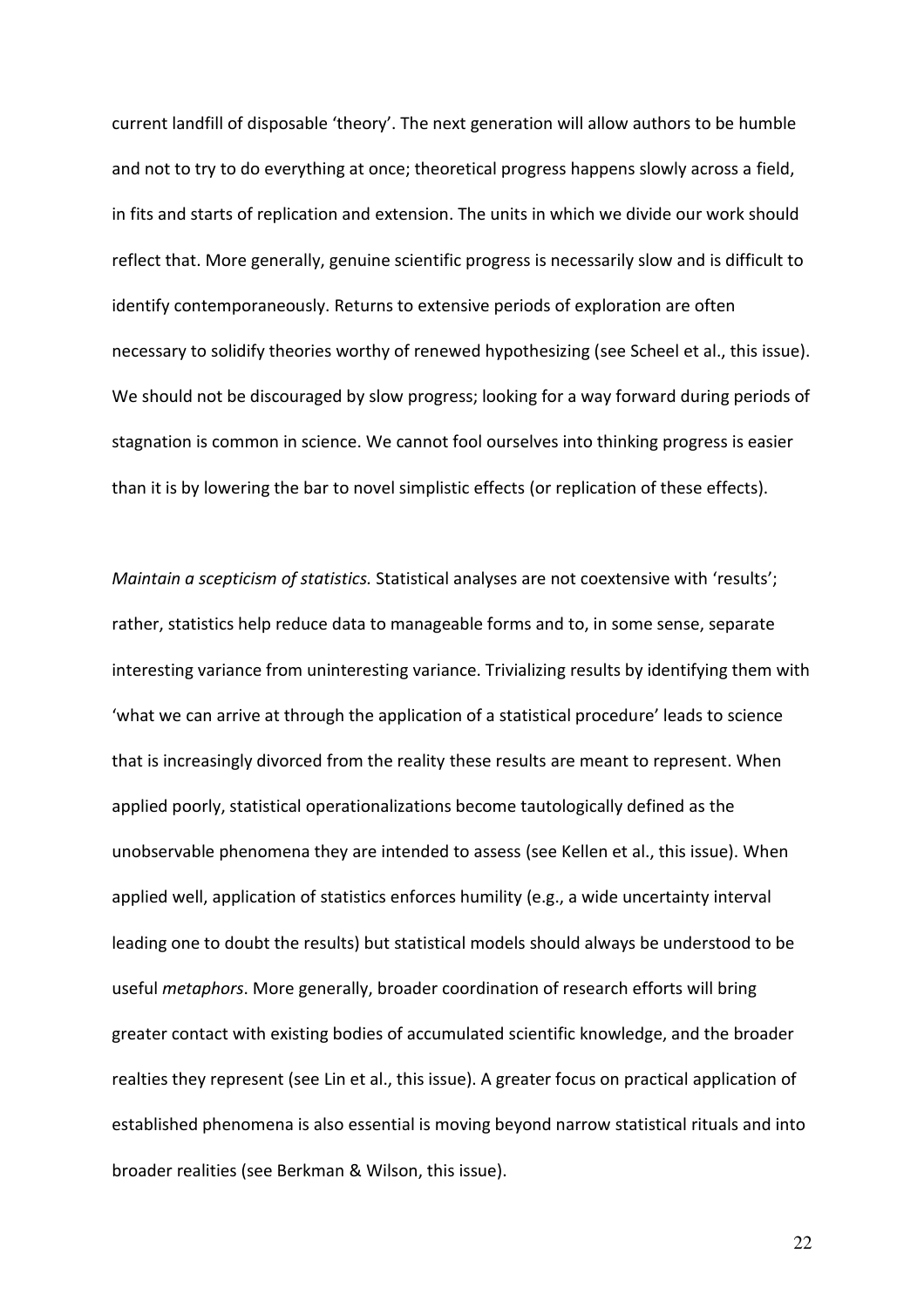*Maintain a scepticism of reformist authorities.* Whatever knowledge was derived from Scholastic scholarship, it was of no particular use in the prediction and control of observed reality. While the epistemic uselessness of dogma was apparent for centuries, scholastic practitioners maintained their authority by denigrating the value of empirical knowledge and redirecting attention to their models. When this failed, there were coercive threats to one's career and livelihood. In the current climate of psychological science, consider the source and nature of the reformist appeal. Is the purported authority a psychological scientist, or a statistical methods practitioner, drawing attention back towards the assumptions underlying their models (Devezer, Navarro, Vandekerckhove & Buzbas, 2020)? If they are primarily a psychological scientist, does their body of work exemplify the theorybased knowledge accumulation characterized by mature sciences, or do their strictures reinforce and incentivize their own effects-centered methods? If they advocate for preregistration bodies, is it in the manner of persuasion, explaining why these authorities are uniquely necessary in our science? Or are these messages mainly expressed as coercive prerequisites for disseminating research and maintaining a career (see Gervais, this issue)?

### **Conclusion**

At its inception, psychological scientists developed tests and measures and accumulated an impressive catalogue of phenomena. Over time, psychology matured, organizing itself into broad theories that offered explanations and directed research efforts. By and large, psychological scientists established constructs whose validity was determined with reference to explanatory paradigms. By the late 1970s, however, Meehl described a field where paradigmatic theories were less likely to direct research efforts. Instead, a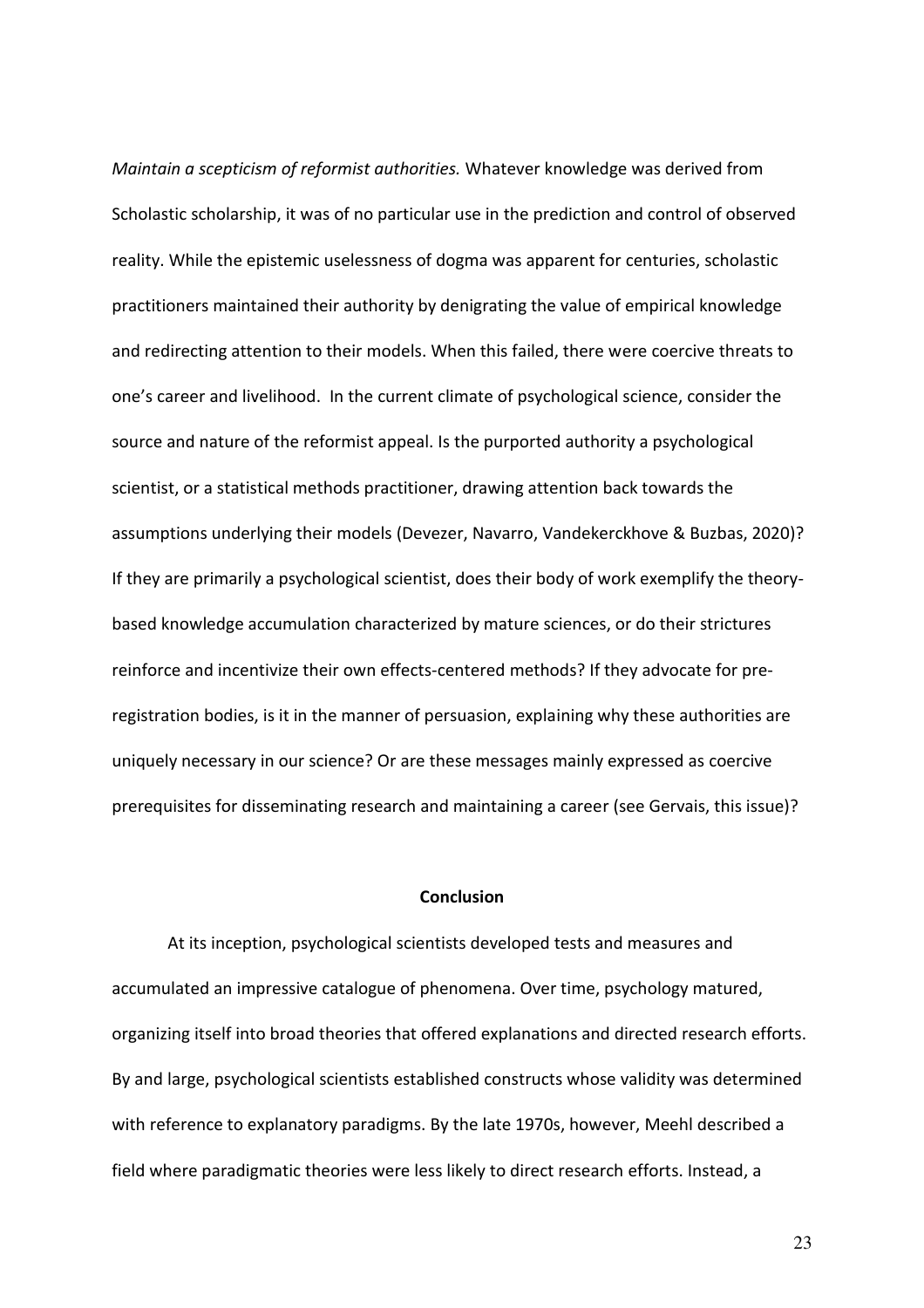researcher was expected to determine an appropriate NHST given the effect they wished to demonstrate, design an experiment to meet the appropriate NHST assumptions and apply additional statistical techniques as auxiliary augmentations if the assumed conditions of the model were not met. In a Kuhnian sense, the turning away from paradigmatic science meant that all of the limitations of pre-paradigm science returned: 'theories' with no explanatory value, the re-hashing of previously identified effects and the absence of an agreed array of validated constructs. In an alternate trajectory, our society of scientists will re-incentivize the internalization of theory-based norms. Our journals will gradually be replenished with editors and reviewers who can determine whether these norms were present. Following from Meehl, we hope that this special issue is another nudge in the direction of theoryscaffolded empirical science. Scholasticism dominated Western academics for five centuries. We hope the current era of *statistica theologica* is somewhat briefer.

#### **References**

Aquinas, T. (2012). Summa theologica. Authentic Media Inc.

- Baker, M. (2015). Over half of psychology studies fail reproducibility test. Nature News. https://doi.org/10.1038/nature.2015.18248
- Baron-Cohen, S. (2000). Theory of mind and autism: A fifteen year review. Understanding other minds: Perspectives from developmental cognitive neuroscience, 2, 3-20.
- Benjamin, D. J., Berger, J. O., Johannesson, M., Nosek, B. A., Wagenmakers, E.-J., Berk, R., Bollen, K. A., Brembs, B., Brown, L., Camerer, C., Cesarini, D., Chambers, C. D., Clyde, M., Cook, T. D., De Boeck, P., Dienes, Z., Dreber, A., Easwaran, K., Efferson, C., …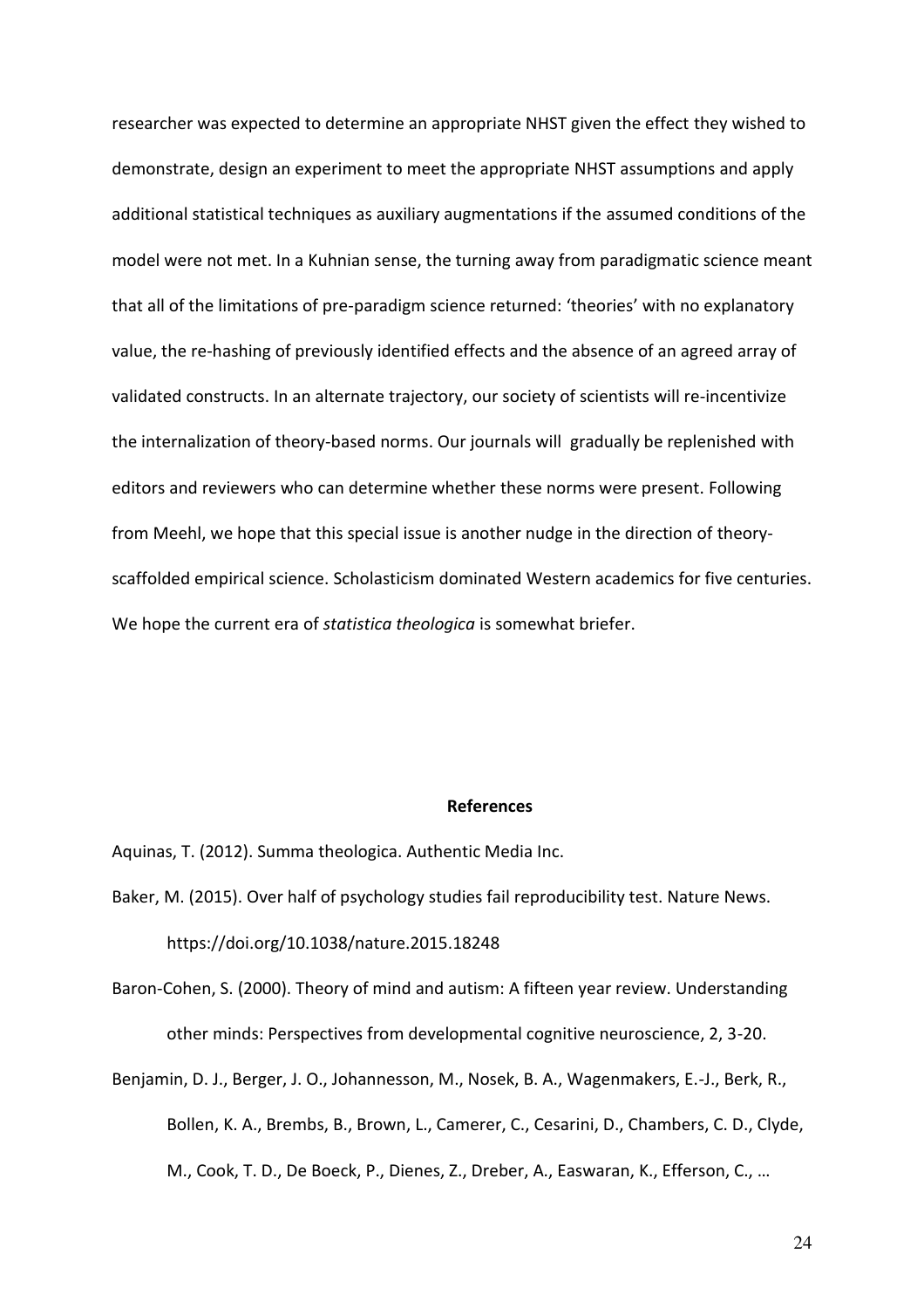Johnson, V. E. (2018). Redefine statistical significance. Nature Human Behaviour, 2(1), 6–10.<https://doi.org/10.1038/s41562-017-0189-z>

- Boring, E. G. (1919). Mathematical vs. Scientific significance. Psychological Bulletin, 16(10), 335–338. https://doi.org/10.1037/h0074554
- Borsboom, D. (2013). Theoretical amnesia. Open Science Collaboration. Retrieved from http://osc.centerforopenscience.org/2013/11/20/theoretical-amnesia/.
- Boyes, M. C., & Chandler, M. (1992). Cognitive development, epistemic doubt, and identity formation in adolescence. Journal of youth and adolescence, 21(3), 277-304.
- Box, G. E. P. (1976). Science and Statistics. *Journal of the American Statistical Association*, *71*(356), 791–799.<https://doi.org/10.1080/01621459.1976.10480949>
- Campbell, T. (2014) Never say isn't that just cognitive dissonance. [Web log post]. Retrieved from http://indecisionblog.com /2014/02/21/viewpoint-never-say-isnt-that-justcognitive-dissonance.
- Camus, A. (1942/2004). The myth of Sisyphus. In G. Marino (Ed.), *Basic writings of existentialism* (pp. 441–492). New York, NY: Random House.
- Cesario, J. (2014). Priming, Replication, and the Hardest Science. *Perspectives on Psychological Science*, *9*(1), 40–48.<https://doi.org/10.1177/1745691613513470>
- Coyne, J. (2015). Ten suggestions to the new associate editors of Psychological Science. [Web log post]. https://jcoynester.wordpress.com/2016/01/21/ten-suggestions-tothe-new-associate-editors-of-psychological-science/

Chandler, M. (1987). The Othello effect. Human Development, 30(3), 137-159.

Churchland, P., 1981. Eliminative Materialism and Propositional Attitudes, Journal of Philosophy, 78: 67–90.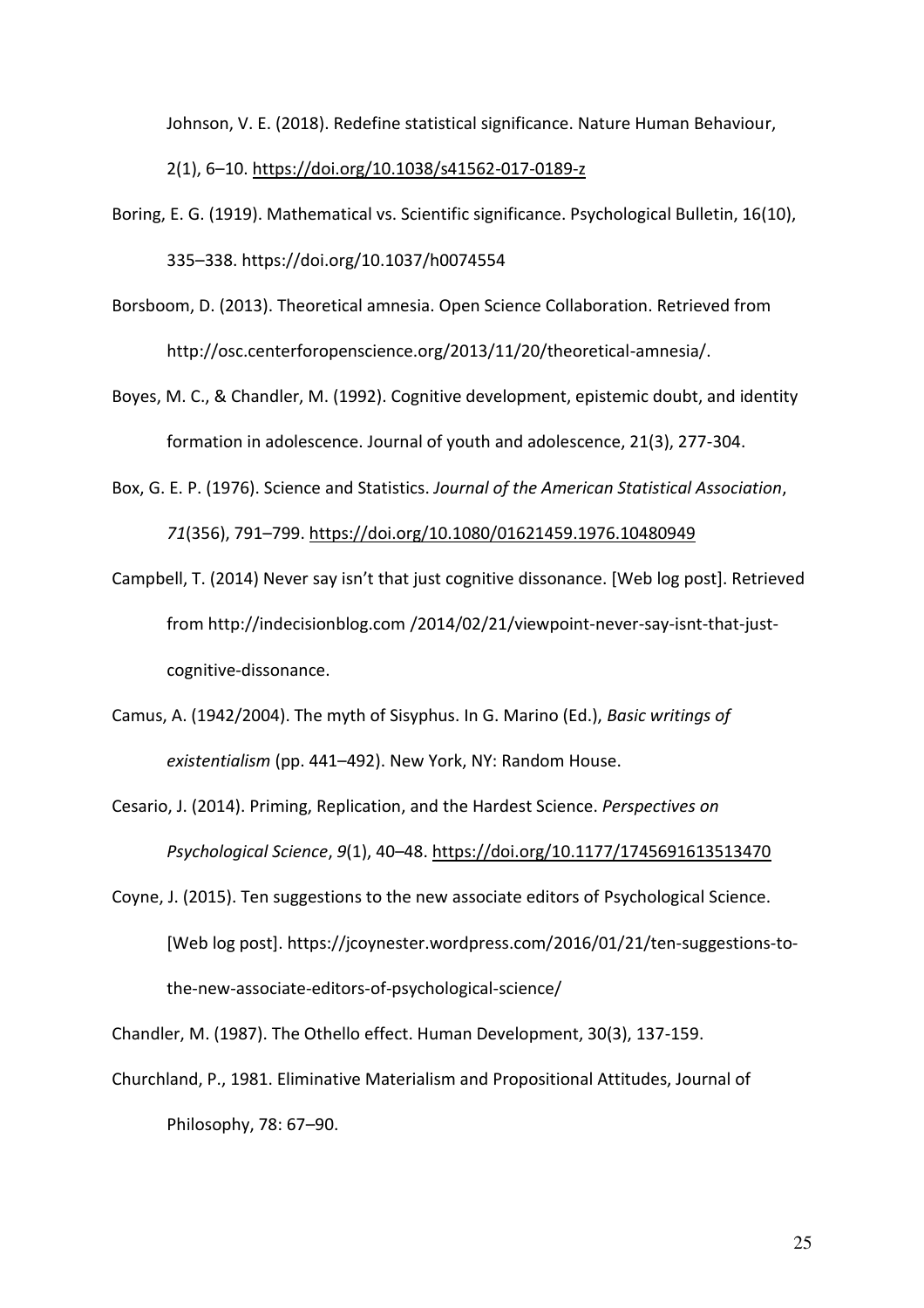Devezer, B., Navarro, D. J., Vandekerckhove, J., & Buzbas, E. O. (2020). The case for formal methodology in scientific reform. BioRxiv, 2020.04.26.048306.

https://doi.org/10.1101/2020.04.26.048306

Erikson, E. H. (1994). Identity and the life cycle. WW Norton & Company.

Festinger, L. (1957). A theory of cognitive dissonance (Vol. 2). Stanford university press.

- Fiedler, K. (2004). Tools, Toys, Truisms, and Theories: Some Thoughts on the Creative Cycle of Theory Formation. *Personality and Social Psychology Review*, *8*(2), 123–131. https://doi.org/10.1371/journal.pone.0150205
- Finocchiaro, M. A. (2012). Galileo Affair. The Blackwell Companion to Science and Christianity, 14.
- Fisher, R. (1955). Statistical Methods and Scientific Induction. *Journal of the Royal Statistical Society: Series B (Methodological)*, *17*(1), 69–78. [https://doi.org/10.1111/j.2517-](https://doi.org/10.1111/j.2517-6161.1955.tb00180.x)

## [6161.1955.tb00180.x](https://doi.org/10.1111/j.2517-6161.1955.tb00180.x)

Fisher, R. A. (1973). *Statistical Methods and Scientific Inference*. Hafner Press.

- Fromm, E. (1994). Escape from freedom. Macmillan.
- Francis, G. (2012). The psychology of replication and replication in psychology. Perspectives on Psychological Science, 7(6), 585-594.
- Francis, G. (2013b). We should focus on the biases that matter: A reply to commentaries. Journal of Mathematical Psychology, 57(5), 190-195.
- Gadamer, H. G., Weinsheimer, J., & Marshall, D. G. (2004). EPZ truth and method. Bloomsbury Publishing USA.
- Gelman, A., & Shalizi, C. R. (2013). Philosophy and the practice of Bayesian statistics. British Journal of Mathematical and Statistical Psychology, 66(1), 8–38.

## <https://doi.org/10.1111/j.2044-8317.2011.02037.x>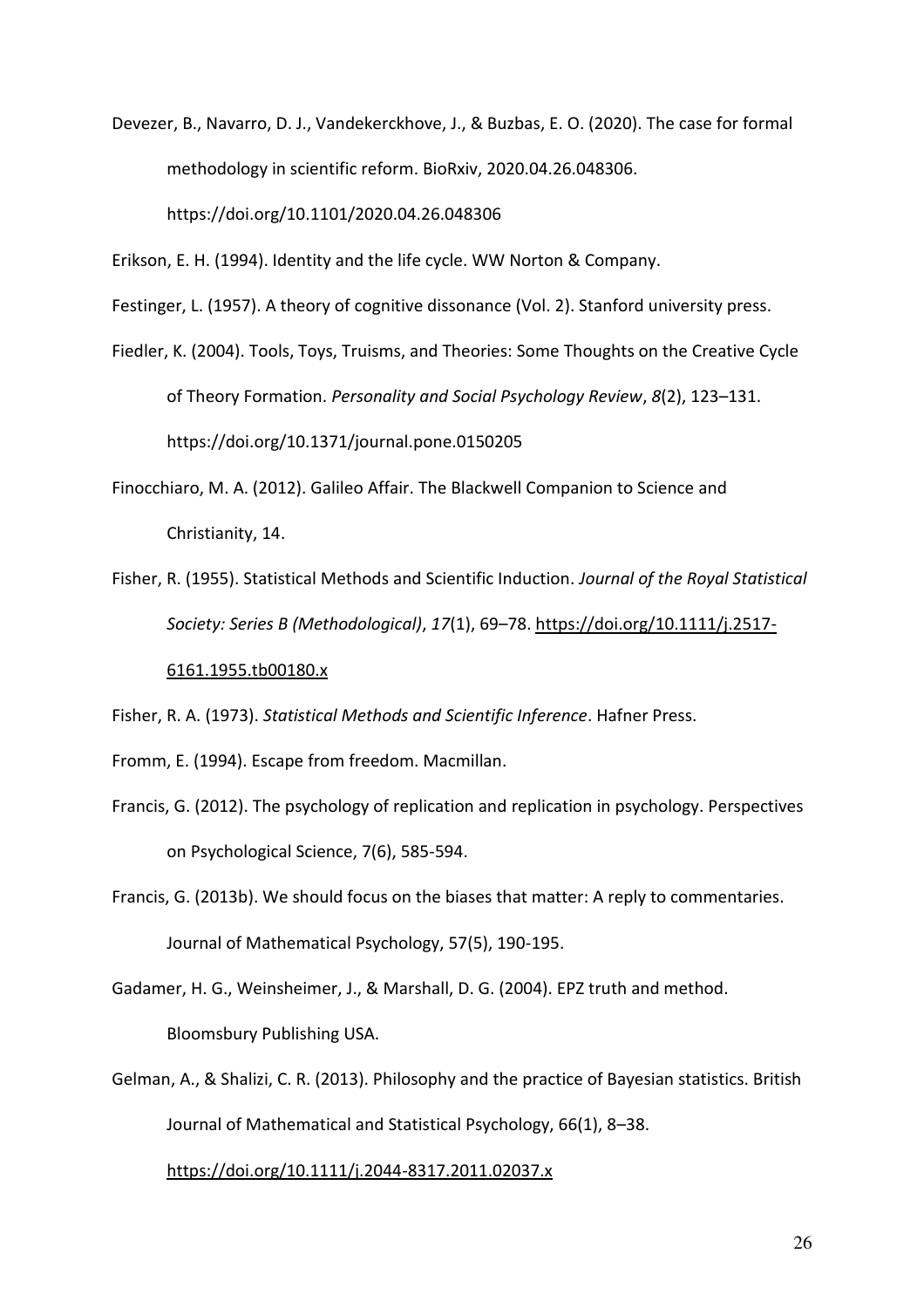Gigerenzer, G. (1998). Surrogates for Theories. *Theory & Psychology*, *8*(2), 195–204.

## <https://doi.org/10.1177/0959354398082006>

Gigerenzer, G. (2004). Mindless Statistics. *The Journal of Socio-Economics*, *33*, 587–606.

- Gooch, D., Thompson, P., Nash, H. M., Snowling, M. J., & Hulme, C. (2016). The development of executive function and language skills in the early school years. Journal of Child Psychology and Psychiatry, 57(2), 180-187.
- Gopnik, A., & Wellman, H. M. (1992). Why the child's theory of mind really is a theory. *Mind & Language*.
- Gronau, Q. F., Ly, A., & Wagenmakers, E.-J. (2020). Informed Bayesian t-Tests. The American Statistician, 74(2), 137–143.<https://doi.org/10.1080/00031305.2018.1562983>
- Harmon‐Jones, E., Amodio, D. M., & Harmon‐Jones, C. (2009). Action‐based model of dissonance: A review, integration, and expansion of conceptions of cognitive conflict. Advances in experimental social psychology, 41, 119-166.
- Hennig, C. (2020). Frequentism-as-model. ArXiv:2007.05748 [Stat].

http://arxiv.org/abs/2007.05748

James, W. (1890/2007). The principles of psychology (Vol. 1). Cosimo, Inc.

Johnson, V. E. (2013). On biases in assessing replicability, statistical consistency and publication bias. *Journal of Mathematical Psychology*, *57*(5), 177–179.

<https://doi.org/10.1016/j.jmp.2013.04.003>

Jones, B. C., DeBruine, L. M., Flake, J. K., Liuzza, M. T., Antfolk, J., Arinze, N. C., Ndukaihe, I. L. G., Bloxsom, N. G., Lewis, S. C., Foroni, F., Willis, M. L., Cubillas, C. P., Vadillo, M. A., Turiegano, E., Gilead, M., Simchon, A., Saribay, S. A., Owsley, N. C., Jang, C., … Coles, N. A. (2021). To which world regions does the valence–dominance model of social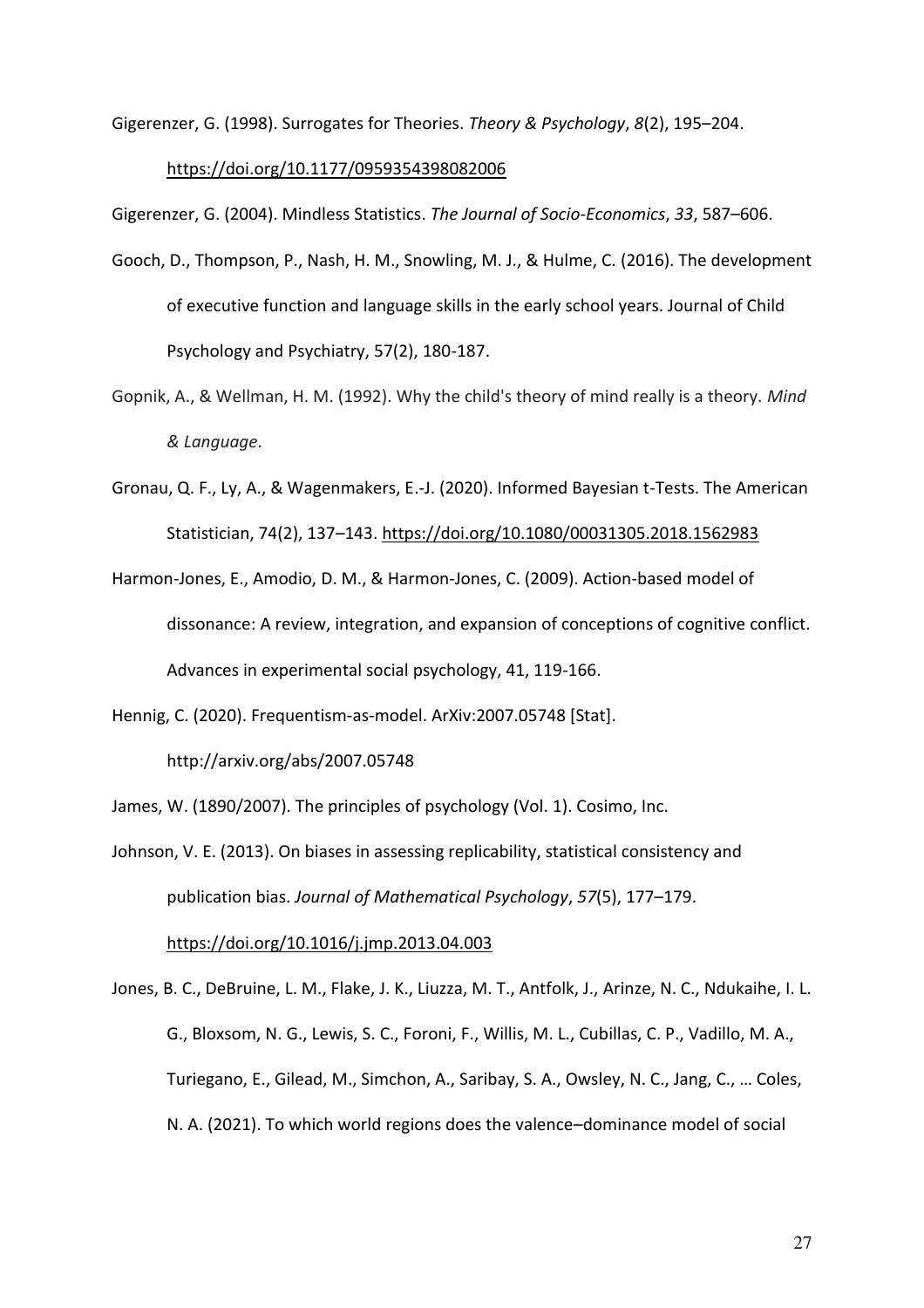perception apply? Nature Human Behaviour, 5(1), 159–169. https://doi.org/10.1038/s41562-020-01007-2

- Jost, J. T., Pelham, B. W., Sheldon, O., & Sullivan, B. N. (2003). Social inequality and the reduction of ideological dissonance on behalf of the system: Evidence of enhanced system justification among the disadvantaged. European Journal of Social Psychology, 33, 13-36.
- Jost, J. T., Banaji, M. R., & Nosek, B. A. (2004). A decade of framework justification theory: Accumulated evidence of conscious and unconscious bolstering of the status quo. Political Psychology, 25, 881-920.
- Kohlberg, L., & Hersh, R. H. (1977). Moral development: A review of the theory. Theory into practice, 16(2), 53-59.
- Kuhn, T. S. (1977). The Essential Tension: Selected Studies in Scientific Tradition and Change. University Of Chicago Press.

Kuhn, T. S. (1962/2012). *The structure of scientific revolutions*. University of Chicago press.

Kvarven, A., Strømland, E., & Johannesson, M. (2020). Comparing meta-analyses and preregistered multiple-laboratory replication projects. *Nature Human Behaviour*, *4*(4), 423–434.<https://doi.org/10.1038/s41562-019-0787-z>

- Lakatos, I. (1970, January). History of science and its rational reconstructions. In *PSA: Proceedings of the biennial meeting of the philosophy of science association* (Vol. 1970, pp. 91-136). D. Reidel Publishing.
- Lakens, D. [@lakens] (2018, May 28). Exactly. If it looks bad, it's bad (under certain assumptions) and if it looks good, it might still be bad - just as with normal metaanalyses. Throw in a mixed bag of efects (e.g., JPSP) and there is always some true (trivial) effects in there. [Tweet]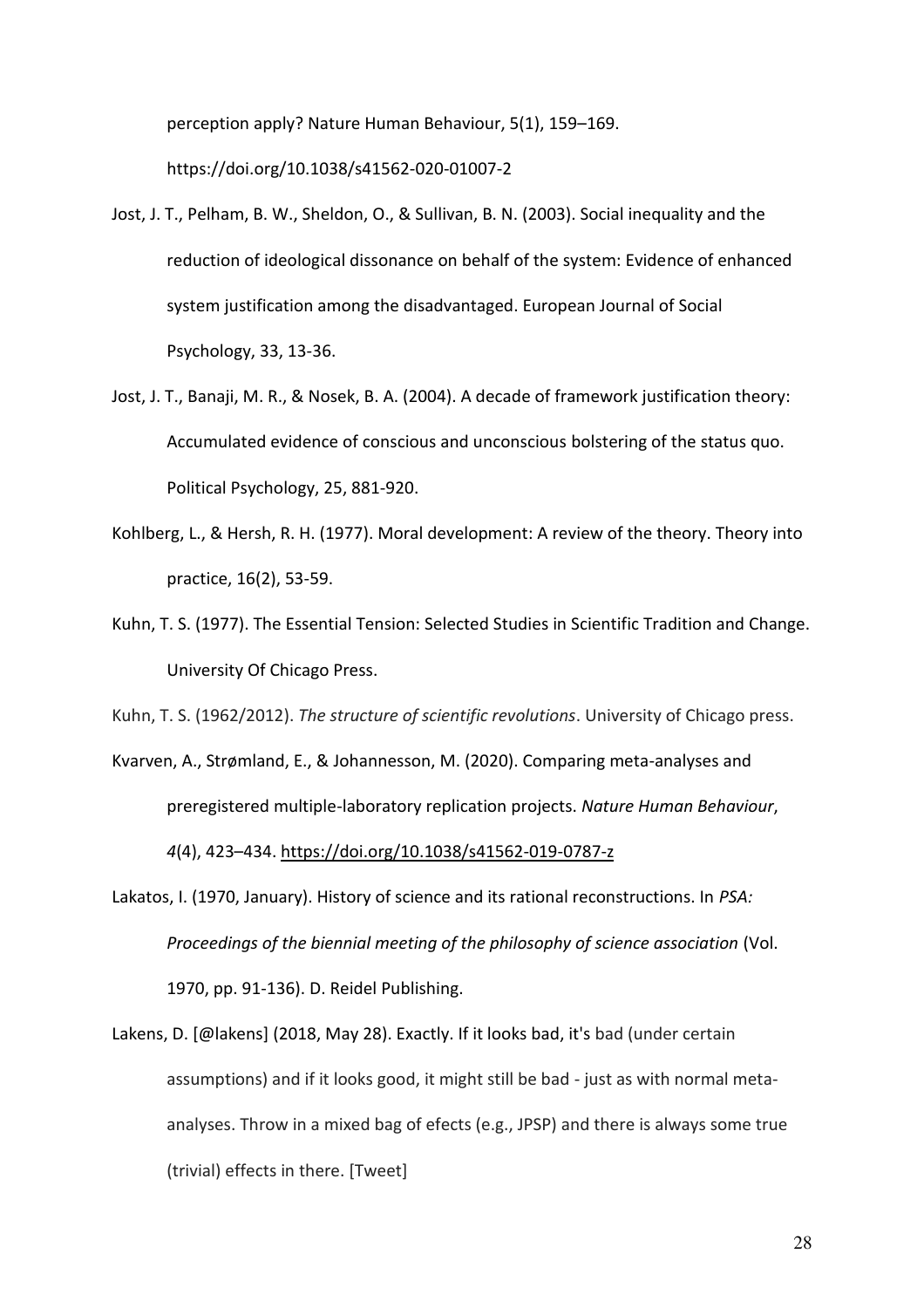- Lakens, D., Adolfi, F. G., Albers, C. J., Anvari, F., Apps, M. A. J., Argamon, S. E., Baguley, T., Becker, R. B., Benning, S. D., Bradford, D. E., Buchanan, E. M., Caldwell, A. R., Van Calster, B., Carlsson, R., Chen, S.-C., Chung, B., Colling, L. J., Collins, G. S., Crook, Z., … Zwaan, R. A. (2018). Justify your alpha. Nature Human Behaviour, 2(3), 168–171. https://doi.org/10.1038/s41562-018-0311-x
- Major, B., Kaiser, C. R., O'Brien, L. T., & McCoy, S. K. (2007). Perceived discrimination as worldview threat or worldview confirmation: implications for self-esteem. Journal of Personality and Social Psychology, 92, 1068.
- McGregor, I., Zanna, M. P., Holmes, J. G., & Spencer, S. J. (2001). Compensatory conviction in the face of personal uncertainty: going to extremes and being oneself. Journal of personality and social psychology, 80(3), 472.
- Morey, R. D. (2013). The consistency test does not–and cannot–deliver what is advertised: A comment on Francis (2013). *Journal of Mathematical Psychology*, *57*(5), 180–183. <https://doi.org/10.1016/j.jmp.2013.03.004>

Nosek, B. A., Ebersole, C. R., DeHaven, A. C., & Mellor, D. T. (2018). The preregistration

- revolution. Proceedings of the National Academy of Sciences, 115(11), 2600-2606.
- Nosek, B. A., Beck, E. D., Campbell, L., Flake, J. K., Hardwicke, T. E., Mellor, D. T., ... & Vazire, S. (2019). Preregistration is hard, and worthwhile. Trends in cognitive sciences, 23(10), 815-818.
- Maxwell, S. E., Lau, M. Y., & Howard, G. S. (2015). Is psychology suffering from a replication crisis? What does "failure to replicate" really mean? American Psychologist, 70(6), 487–498. https://doi.org/10.1037/a0039400
- Matzke, D., Nieuwenhuis, S., van Rijn, H., Slagter, H. A., van der Molen, M. W., & Wagenmakers, E.-J. (2015). The effect of horizontal eye movements on free recall: A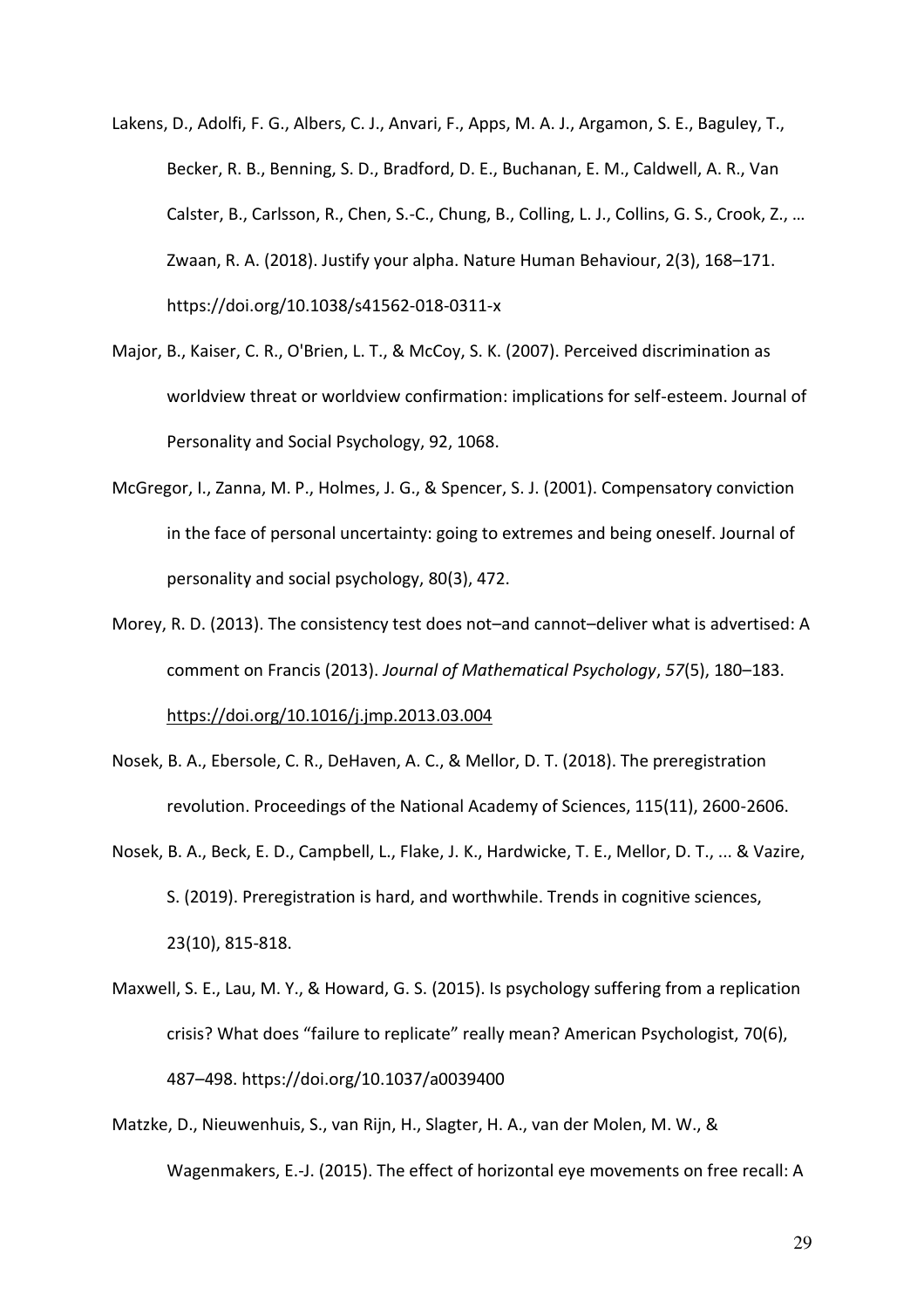preregistered adversarial collaboration. Journal of Experimental Psychology. General, 144(1), e1-15. https://doi.org/10.1037/xge0000038

- Meehl, P. E. (1978). Theoretical risks and tabular asterisks: Sir Karl, Sir Ronald, and the slow progress of soft psychology. *Journal of consulting and clinical Psychology*, *46*(4), 806.
- Morey, R. D., Romeijn, J.-W., & Rouder, J. N. (2013). The humble Bayesian: Model checking from a fully Bayesian perspective. British Journal of Mathematical and Statistical Psychology, 66(1), 68–75. https://doi.org/10.1111/j.2044-8317.2012.02067.x
- Muthukrishna, M., & Henrich, J. (2019). A problem in theory. Nature Human Behaviour. https://doi.org/10.1038/s41562-018-0522-1
- Pearson, E. S. (1955). Statistical Concepts in Their Relation to Reality. Journal of the Royal Statistical Society: Series B (Methodological), 17(2), 204–207.

<https://doi.org/10.1111/j.2517-6161.1955.tb00194.x>

- Piaget, J. (1964). Cognitive development in children: Piaget. Journal of research in science teaching, 2(3), 176-186.Proulx, T., & Inzlicht, M. (2012). The five 'A's of meaning maintenance: Making sense of the theories of sense-making. Psychological Inquiry, 23, 317-335.
- Simmons, J. P., Nelson, L. D., & Simonsohn, U. (2011). False-positive psychology: Undisclosed flexibility in data collection and analysis allows presenting anything as significant. *Psychological science*, *22*(11), 1359-1366.
- Simonsohn, U., Nelson, L. D., & Simmons, J. P. (2014). P-curve: a key to the file-drawer. Journal of experimental psychology: General, 143(2), 534.

Skinner, B. F. (1963). Behaviorism at fifty. Science, 140(3570), 951-958.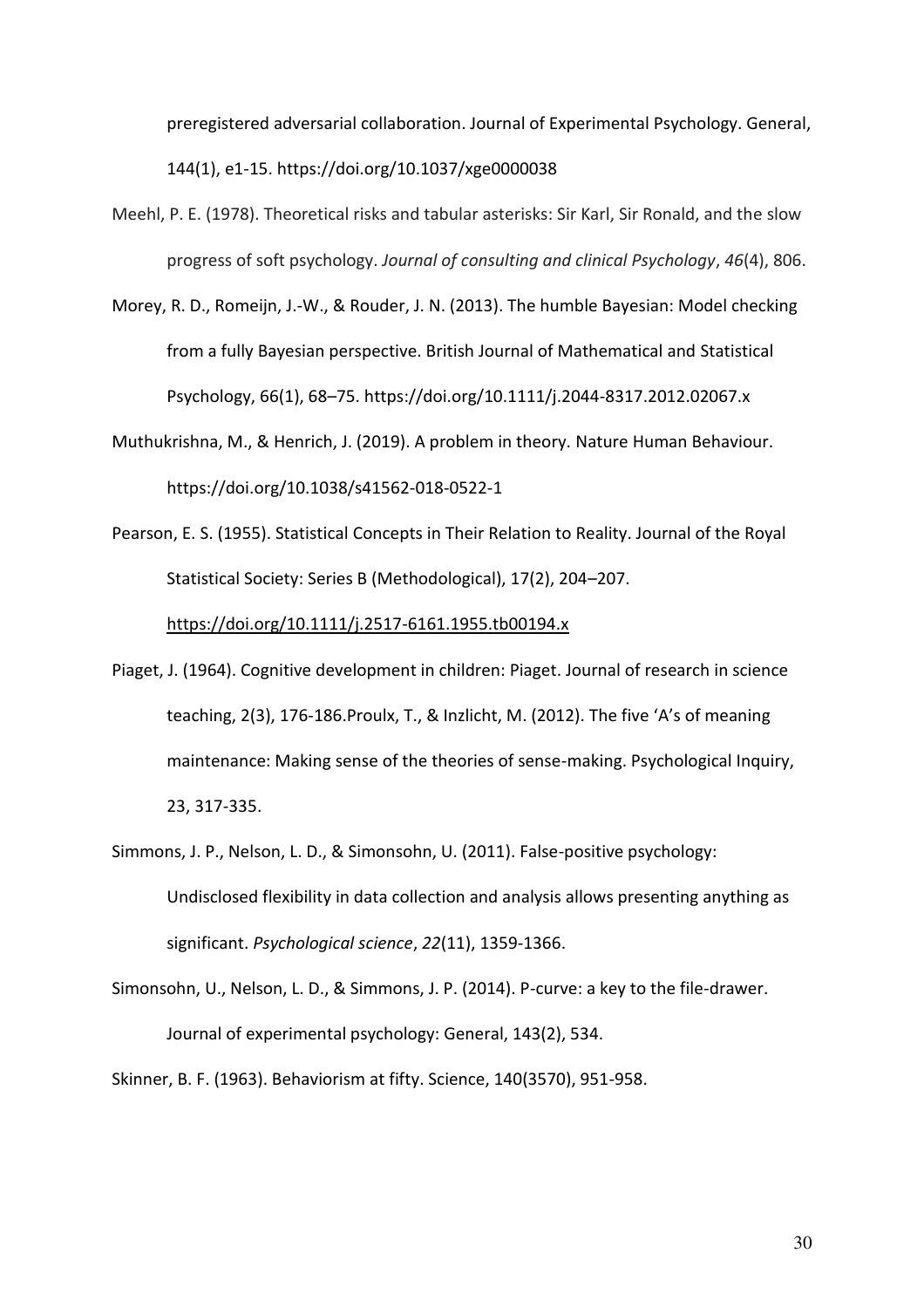- Sodian, B., Kristen‐Antonow, S., & Kloo, D. (2020). How does children's Theory of Mind become explicit? A review of longitudinal findings. Child Development Perspectives, 14(3), 171-177.
- Tager-Flusberg, H. (2007). Evaluating the theory-of-mind hypothesis of autism. *Current directions in psychological science*, *16*(6), 311-315.
- Van den Bos, K., & Lind, E. A. (2002). Uncertainty management by means of fairness judgments.
- Vazire, S. (2018). Implications of the Credibility Revolution for Productivity, Creativity, and Progress—Simine Vazire, 2018. Perspectives on Psychological Science. <http://journals.sagepub.com/doi/10.1177/1745691617751884>
- Vygotsky, L. S. (1967). Play and its role in the mental development of the child. Soviet psychology, 5(3), 6-18.
- Wagenmakers, E.-J., Wetzels, R., Borsboom, D., van der Maas, H. L. J., & Kievit, R. A. (2012). An agenda for purely confirmatory research. Perspectives on Psychological Science, 7, 627–633.
- Wagenmakers, E.-J., Beek, T., Dijkhoff, L., Gronau, Q. F., Acosta, A., Adams, R. B., Albohn, D. N., Allard, E. S., Benning, S. D., Blouin-Hudon, E.-M., Bulnes, L. C., Caldwell, T. L., Calin-Jageman, R. J., Capaldi, C. A., Carfagno, N. S., Chasten, K. T., Cleeremans, A., Connell, L., DeCicco, J. M., … Zwaan, R. A. (2016). Registered Replication Report: Strack, Martin, & Stepper (1988). Perspectives on Psychological Science, 11(6), 917– 928. https://doi.org/10.1177/1745691616674458

Society for Persoanlity and Social Psychology. (n.d.). *Wegner Theoretical Innovation Prize*.